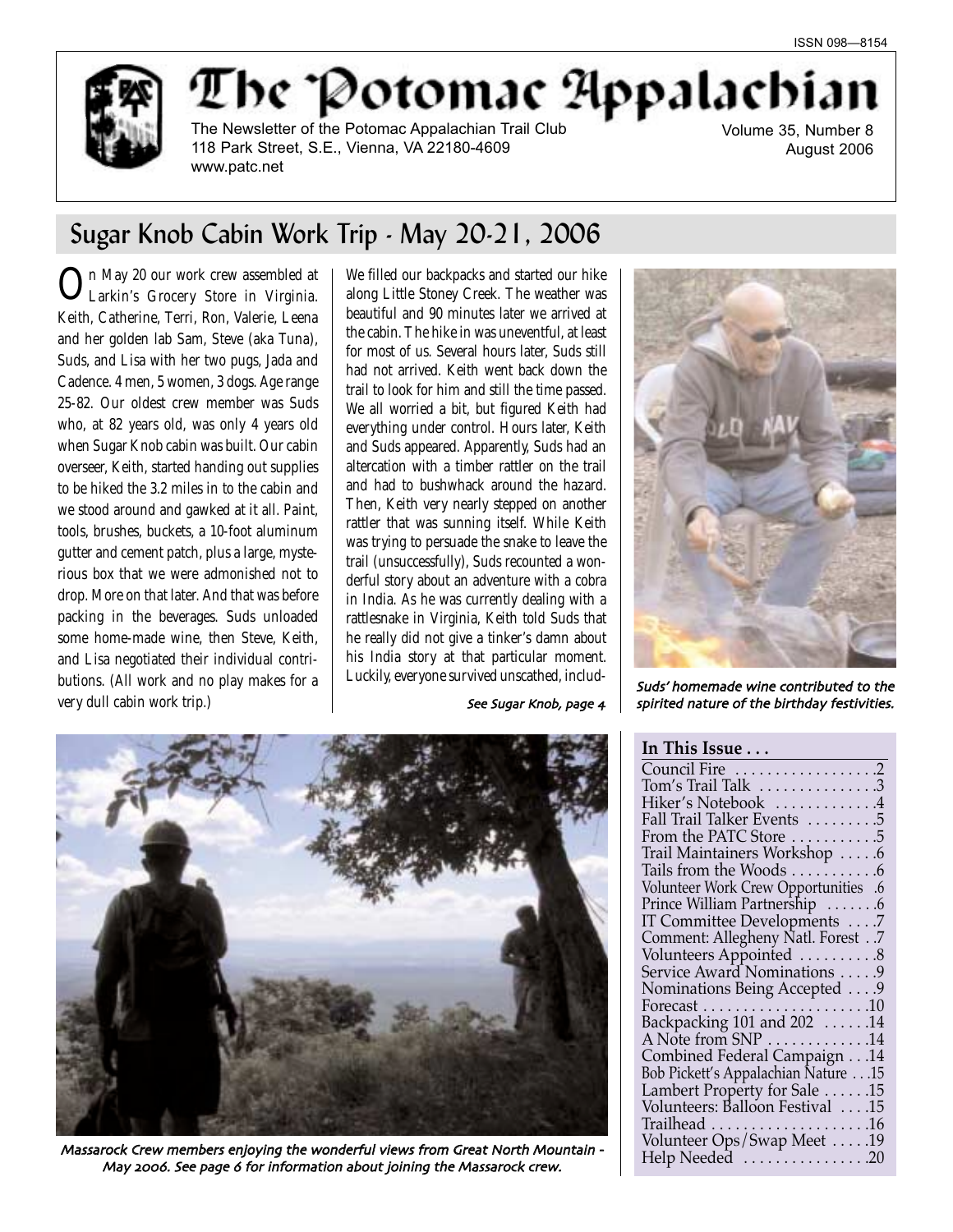# Council Fire

President Tom Johnson started the regular-ly scheduled Council meeting at 7:04 p.m. on June 13, 2006, at the Club Headquarters. Director of Administration Wilson Riley reported that the PATC application for CFC funding had been approved. He also provided Blackburn Chair Chris Brunton's report that Blackburn had been very busy with 102 hikers who had come by in the previous week and that two movie producers visited as part of planning for a "Walk in the Woods" production. Tom recognized Chris Mangold for his work as Supervisor of Lands and indicated that Chris would be supporting the Lands and GIS projects.

Council approved significant changes to the bylaws introduced by Vice President - Operations, Bruce Glendening. These changes had been put forward on the recommendation of the Constitution and Bylaws committee to make PATC more responsive to the business issues the club faces in supporting the hiking community. One major change gives the Executive Committee (ExCom) more responsibility and authority to carry out PATC objectives subject to after-the-fact Council review. In particular the bylaw change was prompted by the need for ExCom to be able to take rapid action, on behalf of PATC, on time-sensative issues in order to further PATC interests. Under the previous bylaws ExCom did not have the authority to take action on a significant issue because Council had not authorized it. There could be up to a month delay until the regular Council meeting. If a quorum of Council were not present, the delay could be two months. PATC has almost lost the opportunity to buy obviously important land or take a position on an issue that would be decided prior to the Council meeting.

ExCom has scheduled an off-site Council meeting for Sept. 16 at Blackburn; this will replace the regular Council meeting for September. The Council will discuss longrange issues, a possible PATC reorganization, and any necessary constitution revisions that would need to be presented at the November PATC Annual Meeting.

Council approved a motion authorizing the Director of Administration to be added to the signature list for the PATC checking account. This was necessary because occasions arise where the other authorized signers were not available and a check had to be presented immediately, such as staff salaries. It is anticipated that this authority would only be used if the other signers are not available. All checks still must have appropriate approved vouchers for review by the auditors. Council approved John Campagna as a member of the Endowment Committee. Treasurer Ric Franke is seeking more endowment committee members to come up to the seven (including the president and treasurer) set by previous Council motion. Please contact Ric (fbfrancke@aol.com) if you know of anyone who would be willing to serve on this important committee.

# **Trails, Lands and Facilities**

Bruce reported that there were three IT initiatives in progress 1) front end Web redesign being done by Wes Allen from Charlottesville; Web content – each committee chair will be contacted to provide input; 2) back-end database - Matt Novinger is working on this effort and is seeking a java script programmer; and 3) the committee is seeking an IT company to handle day-to-day network maintenance because PATC can no longer rely on volunteers to provide the level of support needed in this vital area. Bruce has an article with more information on IT in this edition, page 7.

Deputy Supervisor of Trails Jon Rindt has indicated that this has been a busy time for overseers with many hours worked and hikers encountered. He also reported that a tool locker in Maryland had been broken into and four power weeders had been stolen. Kerry Snow reported on a National Trails Day workshop where 32 overseers were trained and did three projects in the park; the Mather side-trail project received \$52K from the state of West Virginia and work will commense on the first or second week in October; Peter Jenson may lead the rock work.

Supervisor of Land Jim Peterson reported that an application had been submitted for the Blackburn trail easement with favorable comments from the Land Trust of Virginia and he expected a favorable ruling by the June 30

### See Council, page 3

# HOW TO CONTACT US: HEADQUARTERS, SALES, CABIN RESERVATIONS, AND MEMBERSHIP INFORMATION

Address: 118 Park Street, S.E., Vienna, VA 22180 Hours: Monday through Thursday, 7:00 p.m. to 9:00 p.m.

24-hr. Activities Tape #: 703/242-0965

**Phone #:** 703/242-0315 **and Thursday and Friday 12 noon to 2 p.m.**<br>24-hr. Activities Tape #: 703/242-0965 **Facsimile #:** 703/242-0968

To receive an information packet: Extension 10 Club e-mail: info@patc.net Club President (leave a message), Tom Johnson: Extension 40 World Wide Web URL: www.patc.net

# STAFF: DURING REGULAR BUSINESS HOURS

Director of Administration: Wilson Riley (Ext. 11) e-mail: Wriley@patc.net Trails Management Coordinator: Heidi Forrest (Ext. 12) e-mail: hforrest@patc.net Business Manager: Monica Clark (Ext. 15) e-mail: mclark@patc.net Membership/Cabin Coordinator: Pat Fankhauser (Ext. 17) e-mail: pfankhauser@patc.net Sales Coordinator: Maureen Estes (Ext. 19) e-mail: mestes@patc.net

# *Potomac Appalachian*

**Chief Editor:** Linda Shannon-Beaver, PA@patc.net **Features Editor:** Joanne Erickson **Forecast Editor:** Vince Ferrari, PA-Forecast@patc.net

# Club Officers and chairs contact info:

www.patc.net/about/contact.html or call the main club phone number. Contact list published twice annually in the PA.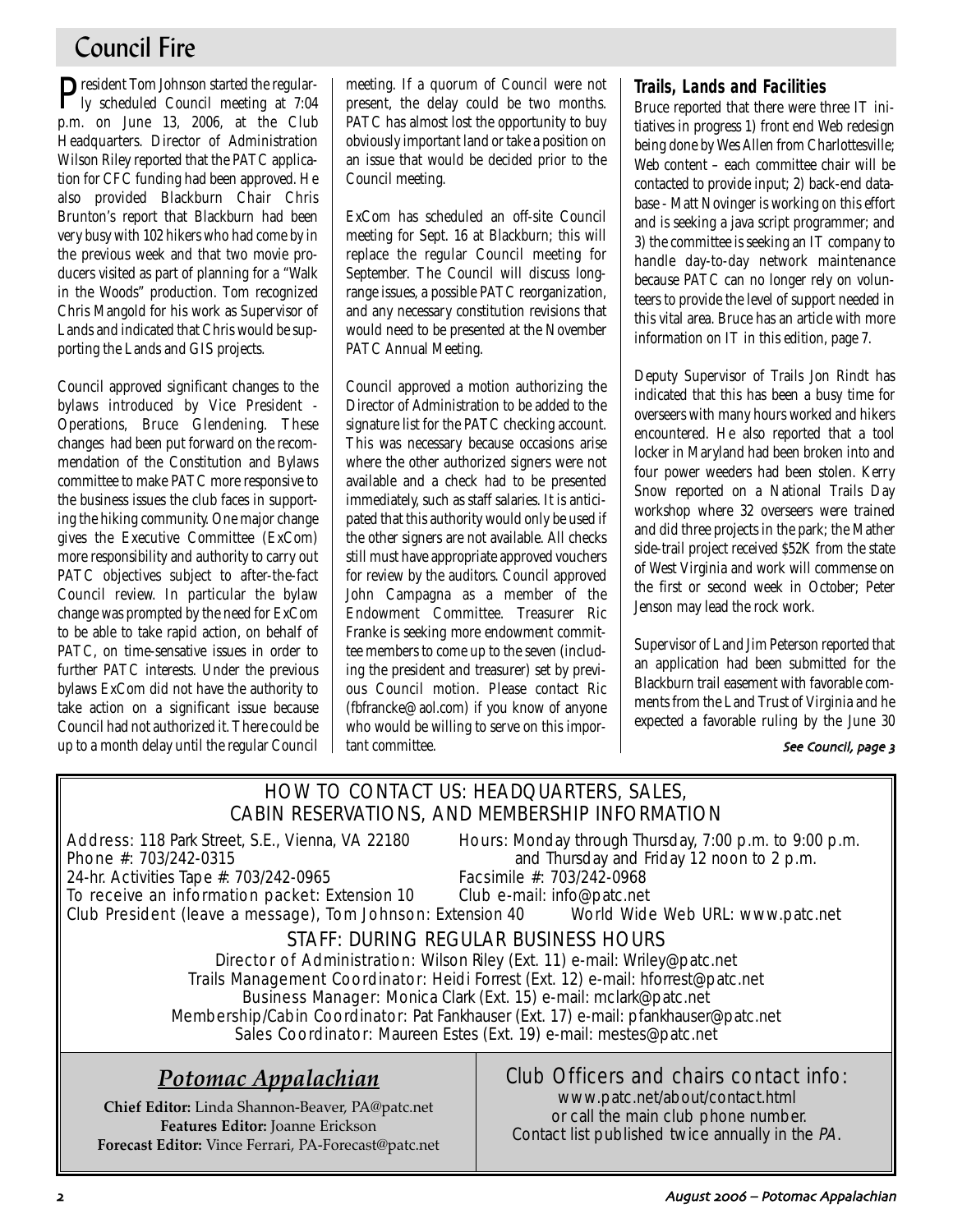# Tom's Trail Talk – Advocacy

Does PATC advocate? Of course we do. We advocate for more and better trails. We are in favor of environmental preservation so that our trails will remain nice places to walk for future generations. We are in favor of increased Park Service and Forest Service budgets to preserve trails for recreation. We have joined the Hikers for Clean Air Coalition to advocate for air purity on the trail. The list goes on.

We are not in favor of one particular political party over another. We simply want good trails and environmental preservation of trail areas, and we are willing to work with political groups across the spectrum to promote these ideas.

I have been told that we cannot advocate because we might lose our federal non-profit status. Nonsense. American Hiking Society, also a federal non-profit, is principally an advocacy group, and much of its budget goes toward advocating for trails at the federal level. In my nine years on their board of directors the subject of loss of non-profit status has never even come up. The key is to remain apolitical, to advance interests that do not respect any particular party.

PATC used to have a strong advocacy role. Our position in the nation's capital made us the natural group to advocate for ATC, and PATC lawyers assisted in writing and advocating for the National Trails Act of 1968. We had a large and active committee, which we called the Conservation Committee, to promote our views. With the passage of the act, the feeling of immediacy receded, and the club gradually forgot about its lead role in advocating for the nation's trails.

The landscape has changed since then. With federal protection of the AT, the objectives of trails advocacy changed. American Hiking Society was created, and has taken on the advocacy role at the federal level. PATC became just another trail maintaining club.

What should our role in advocacy be? With over 1,000 miles of trail, we should be involved in activities that protect those trails. Mostly this is a local function. We need to make connections to state and local governments. We need to have a presence in state houses and county court houses. We do this now, but our activities are episodic and uncoordinated. There is no central coordinating mechanism to drive forward our views in a coherent manner.

Part of the problem is our geographic diversity. While most trail clubs are within a single state, PATC trails are in four states plus the District of Columbia. For instance, when PATC recently protested the administration's plan to sell off federal lands, PATC letters were sent to congressmen and senators in all four states. It was a big pile of letters.

To credibly advocate at the local level requires PATC members who are local constituents. To re-form the Conservation Committee we will need a number of people associated with the effort spread out over the entire range of our territory. When a trail issue comes up in Frederick County, Md., we need advocates who are residents of Frederick County. When it is Frederick County, Va., we will need people who live there. (In Maryland alone we need people from every county west of the Chesapeake Bay.) Additionally, we will need a committee to identify issues and coordinate efforts. "Conservation" is a little off the mark. Perhaps we should call it the "Advocacy Committee."

Intrigued? Perhaps you are a candidate for this committee. Write to me at president@patc.net. Let me know what you think. ❏

*—Tom Johnson*

### Council, from page 2

deadline. Council approved a motion to authorize an additional \$5,500 for expenses associated with obtaining the conservation easement for the Blackburn Trail Center bringing the total to \$8,500. These expenses stem from the cost of obtaining appraisals and other administrative work and will be restored to the Endowment from the estimated \$600K for sale of the easement. The Silberman Cabin chimney construction has been completed (except for the stone facing) and draws very well; Rosser-Lamb is coming along.

Council also approved a motion by Supervisor of Facilities Mel Merritt to authorize \$5,050 to pay for improvements to the Blackburn Carriage House that will allow the caretakers to relocate there; this will free up the space in the main Center to be used for hiker support and PATC functions. Council approved the financial allocation for \$10K construction of the Vos shelter. Shelters chair Henry Horn projects that the cost will be about \$6,500 which is less than the \$10K authorized.

# **Membership, Volunteerism, Training, and Communications**

Vice President for Volunteerism Lee Sheaffer passed around a copy of a Clark Times-Courier article on the 11 May Family Day at Bears Den (with photo).

National Trails Day: Trail Patrol Chair Katrina Hedlesky reported on the SNP presentation on National Trails Day, 58 people were led on hikes, 50 people came by, 19 Trail Patrol members came out, John Hendrick led a couple of hikes. Ric Francke reported a National Trails Day Expo, and dedication of the Potomac Heritage Trail in Landsdown. Loudoun County officials have asked to have another expo in October at Balls Bluff. Tom Johnson supported the presentation in Harpers Ferry, during which he led 8 people on a hike to MD Heights. Lauren Lang received her AHS Volunteer of the Year award there. Lee reported that Walt Smith had led a hike up to Shockeys Knob; PATC had at least six events supported on National Trails Day.

AT Corridor Management - Thomas Lupp received the \$450 ATC grant check from the ATC LL Bean Grants to Clubs. The money was spent publishing a corridor brochure.

MD AT Management Committee: The Thurston Griggs Trail is open. A pre meeting gathering was held at the trail to discuss locations for a parking lot and kiosk. A discussion was also held with the local property owners who sold an easement to ATC. At the meeting there was a discussion with a MD DNR Wildlife and Heritage Service about opening up a new hunting area between PenMar and Rte. 491. No consensus was reached but all agreed that the area was too narrow for safe hunting. On Lambs Knoll the 1939 fire tower has been torn down. The remaining tower is to be removed. MD Agriculture completed the gypsy moth spraying in early May. There were no reported incidents related to spraying on the AT; preliminary results look good. ❏

*—Alan Day, Secretary*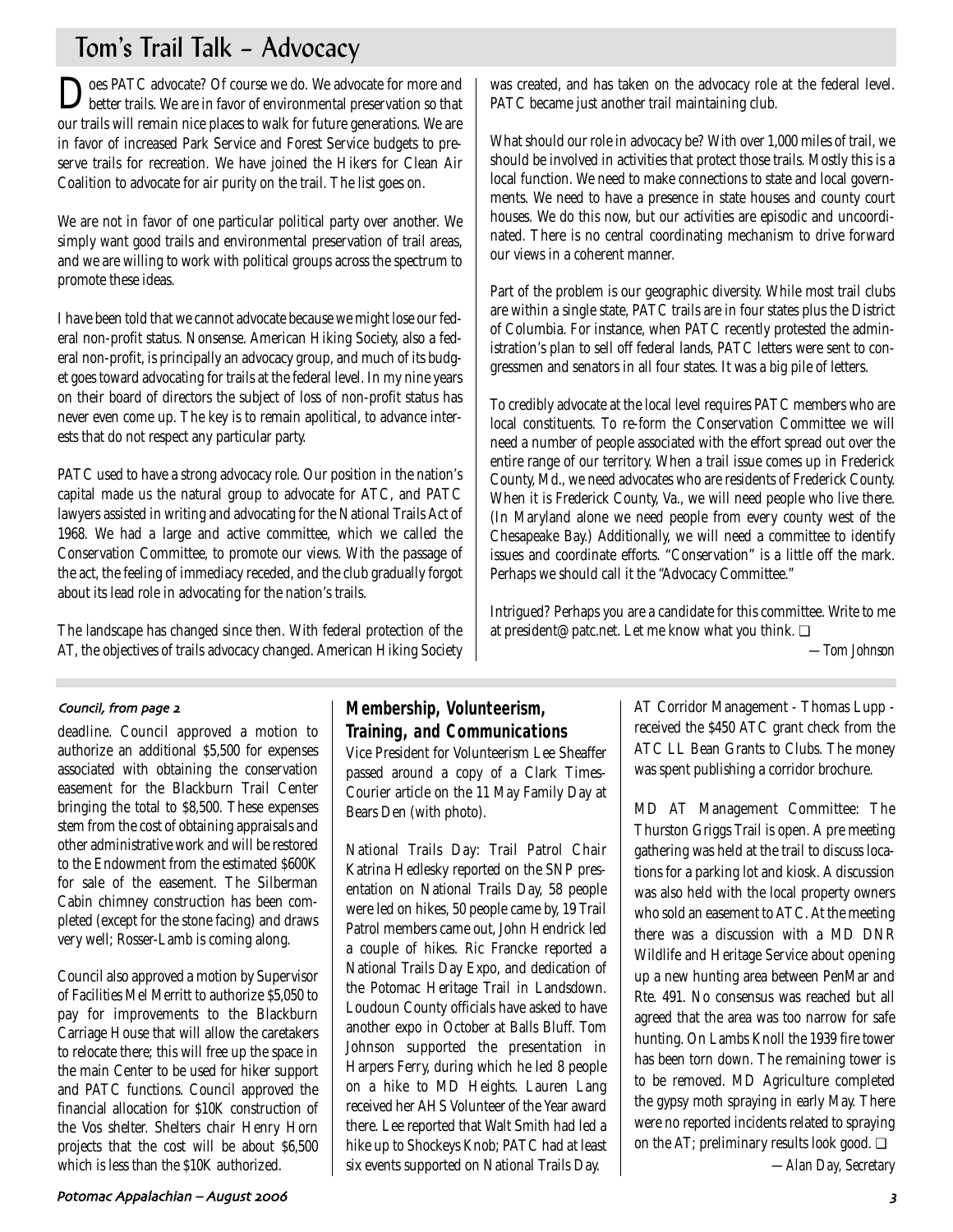

*Hiker's Notebook*

**Common Name:** Yellow Morel, Common Morel, Molly Moocher, Sponge Mushroom, Honeycomb Morel, Haystack, Blond Morel, Dryland Fish, Thick-Footed Morel

**Scientific Name**: Morchella esculenta (An esculent is something fit for food, especially a vegetable, from the Latin *esculentus*)

Morels are probably the most celebrated of edible mushrooms. They were among the first to be classified as belonging to a genetic group, owing to their unique taxonomy.

As morels are choice edibles, they are sought out by mushroom foragers throughout the world. Though they are toxic when raw, when cooked they impart an epicurean flavor reminiscent of hazelnuts to a host of gourmet dishes. They contain more protein than most vegetables, are rich in vitamins E, D,  $\breve{K}$  and the B group, and their fiber is conducive to proper intestinal function. However, finding morels is quite challenging, as the habitat that is likely to favor their growth is imprecise and inconsistent. They may be found under tulip poplars, white and green ash, hickory, elm, striped maple, sycamore, in abandoned apple orchards, and, most significantly, in burned areas after a fire. The lack of consistency in morel fruiting has been a deterrent to commercial cultivation. The unusual appearance of the morel is due to the nature of its spore production. The morel is an ascomycete, its spores are contained is sac-like sausage-shaped containers called asci that project outward from the outward surface of the cap.  $\Box$ 

### *—William Needham*

*Visit the Hiker's Notebook Web site at:*

### Sugar Knob, from page 1

ing the snakes. (But, keep your eyes open on Little Stoney Creek trail this summer!)

Sugar Knob cabin is constructed of stone and is small, but cozy, with a large fire pit in front. It is situated directly on the trail and about 100 feet from a cool spring. We chilled the beer and wine in the creek, set up camp, grabbed a sandwich, and got to work. We painted and sanded into the late afternoon hours. Unbeknownst to us, some Tuscarora hikers who were passing through saw the beer cooling in the stream and thought they had hit the jackpot. Fortunately, our cabin overseer was keeping a sharp look out and made his presence known when he saw their eyes open wide like saucers.

Happy hour began around 6:00 p.m. Beers cracked open, the wine flowed, cheese, crackers, pepperoni, olives, chips and salsa, Leena's famous smoked trout, Suds' homemade bread and wine. The hikers decided that this looked like a pretty darn good place to take a break and the party was on. Four of them stayed with us through the night. Some of the humorous antics of the evening included Suds' singing, Tuna's chair collapsing, and the tales of Keith's dumpster-diving in Jefferson. Tuna had Catherine laughing hysterically. Suds had Tuna running for his life, but I digress.

Back to the mysterious box. It contained the highlight of the evening which was a birthday cake – an exact replica of the cabin. Keith had packed it in for Terri, complete with candles. The cake had a gingerbread-cookie roof, awnings, and decorations. It was delicious. We drank and joked into the wee hours. We also sang lots of songs off-key including a stirring rendition of "My country 'tis of thee." Cone shaped birthday party hats were worn by all throughout. Suds' homemade wine contributed in many ways to the spirited nature of the six-plus hour festivities. This was without a doubt Terri's best (if perhaps not her first) 39th birthday celebration.

Sunday morning began with an extravagant community breakfast. There were four stoves and a fire going to cook pancakes and eggs and ham, plus breads, jams, syrup, and coffee. The meal was wonderful. The four hikers were treated to a bed and breakfast, Sugar Knob style. They ate and then continued on their way, probably scratching their heads about those crazy old folks.

Believe it or not, we did mange to do a lot of cabin work, once we had lots of coffee and burned the remains of the party hats. The cabin interior ceiling is freshly primed and painted, as well as the lone cupboard. The cabin windows, door, and eaves are all painted now also, a wonderful deep red to complement the stone exterior. The front eave sports a new rain gutter, and the privy roof now has roof caulking on all seams and nail heads. We also tore down a fire ring near the cabin and rehabbed around the cabin grounds. A hole in the concrete cabin floor was filled.

We even squeezed in a little hiking. On Sunday, Steve and Lisa hurried to finish their painting and hiked up to Big Schloss to see the beautiful views. What a great trip!  $\square$ *—Lisa Hardy*



This old picture of Sugar Knob shows just how large this structure is. Its remote location makes it ideal for a quiet outing.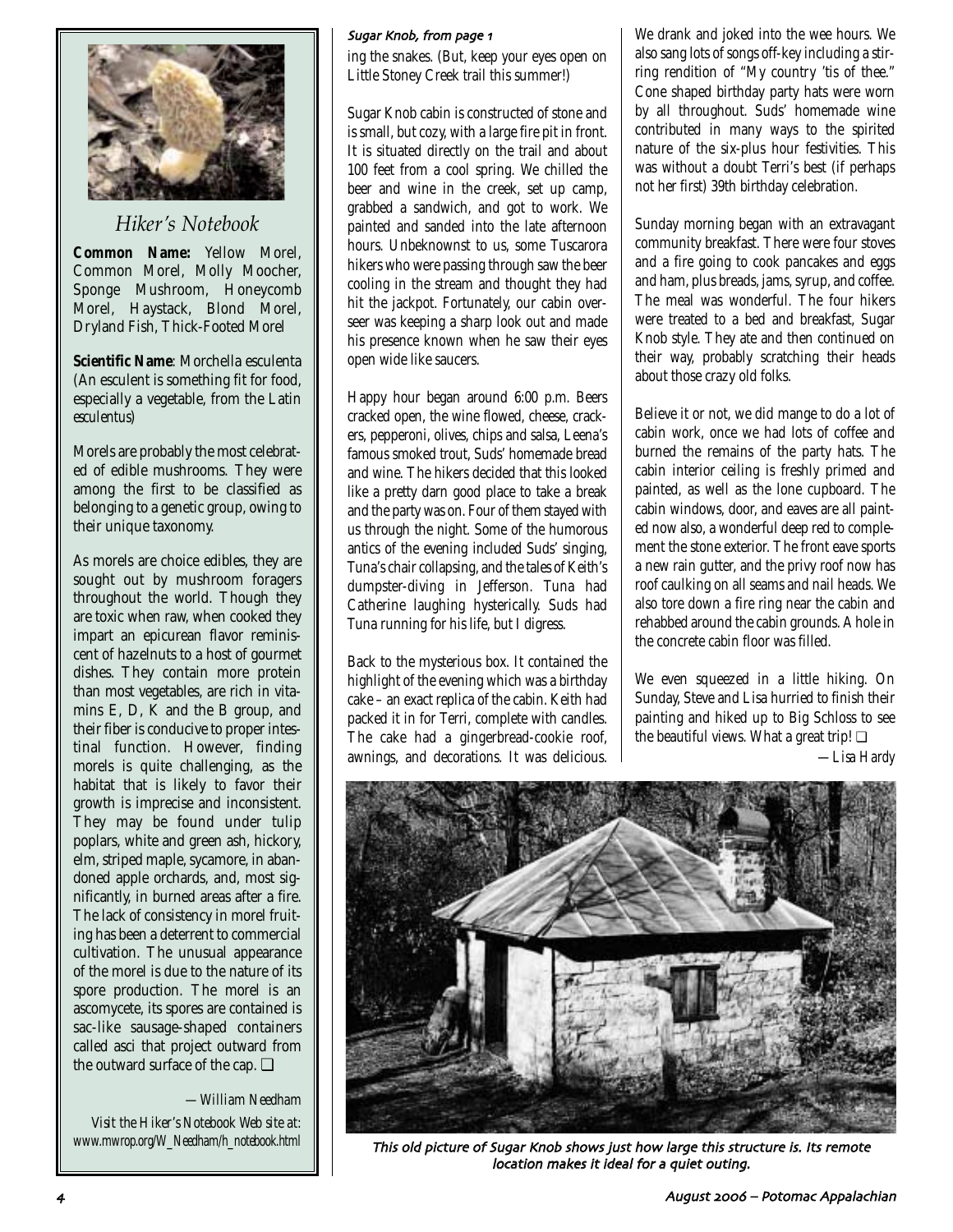# Fall Trail Talker Events

The Trail Talker season is winding down but there are several won-<br>derful fall events on the calendar. There is still time to sign up for one of the events listed below. All you have to do is set up a display and distribute information about the club's activities. It's easy and fun and you'll get to meet some great folks who are also interested in trails and conservation.

**Sept. 30 – Celebrate Virginia, McLean, Va.** There'll be great Virginiamade food and beverages; arts and crafts; classes on how to do, make, or cook; music and strolling entertainers; and door prizes. Check it out at www.mcleancenter.org. We have one volunteer and could use another. Contact Jane Thompson, PATC Supervisor of Information, Education and Activities, (jayteehike@yahoo.com) 301/349-2496.

**Oct. 7 – In the Street, Frederick, Md.** Events include Steeplechaser's Mile Run, parade, entertainment, food, beer & wine sampling, plus art activities for kids and adults. Call 301/694-2489 for information. Contact Jane Thompson (jayteehike@yahoo.com) 301/349-2496 to reserve your spot.

**Oct. 5-7 – 70th Annual Mountain State Forest Festival, Elkins, W.Va.** We have one person signed up but could use some more help with this event that draws up to 100,000 people. Parade, carnival, crafts, food, concerts and lots more. See www.forestfestival.com for schedule of events and photos from last year's festival. To volunteer for this event or to ask questions, contact Linda Rudy (lindarudy@att.net) 304/636-8557.

**Oct. 7-8 – 33rd Annual Apple Butter Festival, Berkeley Springs, W.Va.** There'll be a parade, games, contests, arts & crafts, food, entertainment, and, of course, lots of apple butter. See www.berkeleysprings.com for



details. Contact Jane Thompson (jayteehike@yahoo.com) 301/349- 2496 to represent PATC at this event. Children make 'spider' cookies at the PATC Family Weekend

**Oct. 20-22 – Shenandoah Valley Balloon and Wine Festival, Millwood, Va.** For more information, see www.historiclongbranch.com. If interested in helping out contact either Lee Sheaffer, (thumpers@visuallink.com) or Pat Fankhauser, (PFankhauser@patc.net).

As a Trail Talker volunteer, you will be provided with handouts to share with festival participants. Display and materials provided by PATC Education Committee. Some events come with free passes for PATC volunteers. Sign up for a Trail Talker event today and make this a summer to remember. Also, let us know of an event in your area where you think PATC should be represented. ❏

*—Linda Rudy*

FROM THE PATC STORE

**DM THE PATC** 



# The Potomac Appalachian Trail Club's **Cabins**

This handsome full-color book (a "first" for PATC) presents<br>complete and up-to-date descriptions and rates for all the club's rental cabins in Pennsylvania, Maryland, West Virginia, and Virginia, including four cabins added to the rental system since the last published edition in 2001. Our system now includes 12 cabins available to the general public, and 20 that are rented only to club members. You'll find the history of each cabin and "things to do" at each site, as well as the latest rental procedures and policies. For an overview of the cabins please visit our cabin rental page on the Web at www.patc.net/activities/cabins/. For full details, order this attractive new edition of the guide and have it handy when making reservations. To purchase a copy of this guide call 703/242-0315 ext. 19, or go online at www.patc.net/store/PC280.htm.

48 pages, Cost: \$5.20 (member price) \$6.50 (non-members)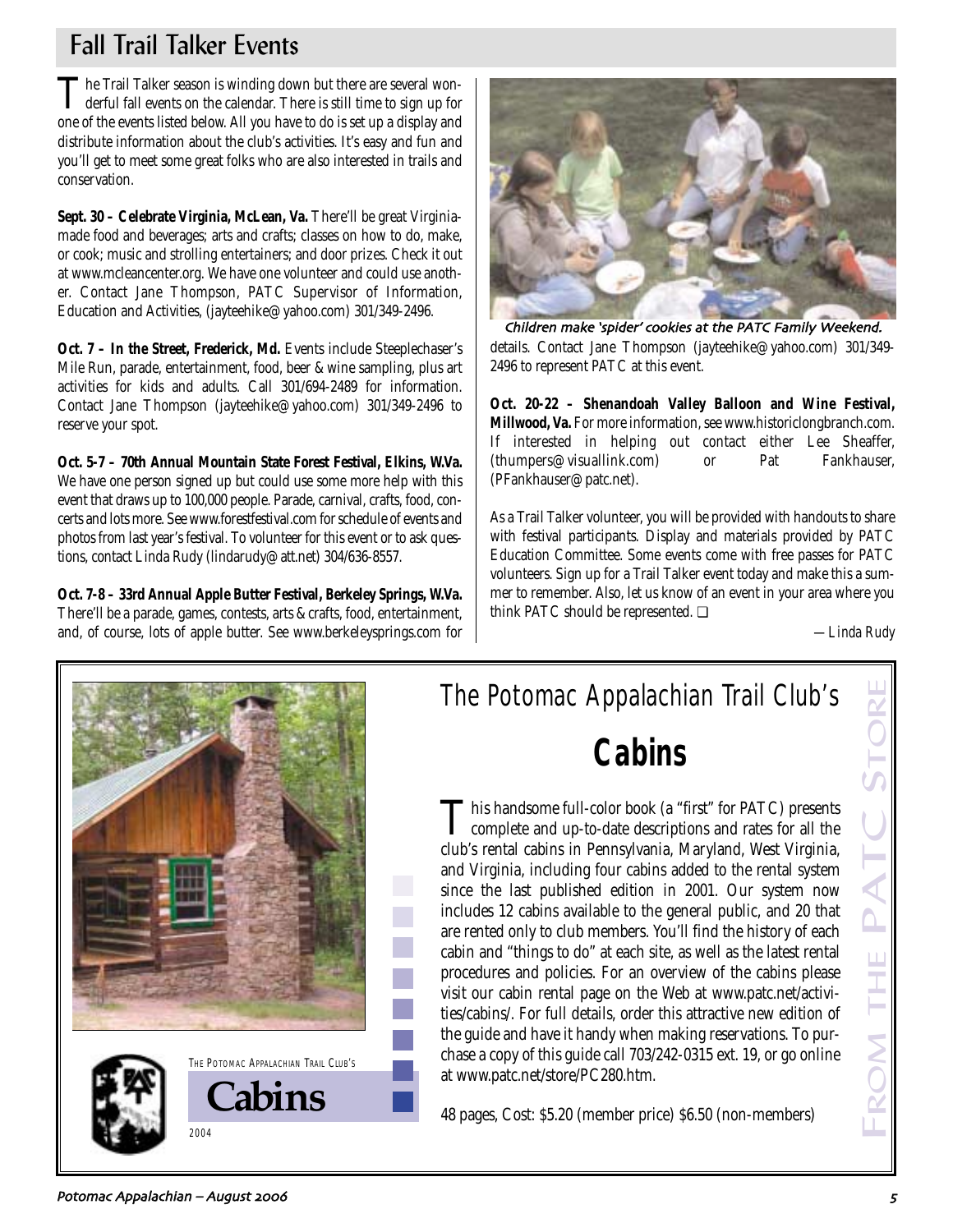# North District SNP **Trail Maintainers Workshop**

# *Sept. 23-24, 2006* Mathews Arm Campground

The workshop, sponsored by the North District Hoodlums, in cooperation with SNP, is scheduled for Sept. 23-24 and will be held at Mathews Arm Campground in the North District of SNP. The workshop is designed to teach new and prospective trail maintainers the basic skills, as well as provide more advanced training in trail design, construction, and maintenance. Instruction will be provided by SNP trail professionals and PATC crew leaders.

A tent camping loop at Mathews Arm will be reserved for exclusive use by PATC for this weekend event. Participants will have free entry to the Park and campground.

The workshop will begin Saturday morning and end on Sunday at 1:00 p.m.

There is a \$20 registration fee. Saturday dinner, Sunday breakfast, and a buffet lunch will be provided. Participants are requested to bring their own trail lunch on Saturday.

Please make reservations early. The workshop is limited to 25 participants, and in past years has filled up early. Contact Dick Dugan at rdugan@frontiernet.net, or 304/856-3511 for more information or to make a reservation.



# Volunteer Work Crew Opportunities Massarock Crew – Summer 2006

PATC in conjunction with George Washington National Forest will sponsor volunteer work crews during the summer of 2006. No past experience is necessary. Trail Crew Staff will work with the crew and guide them through maintenance procedures for trail erosion, brush removal, blowdown removal, sidehill construction and treadwork. All of the necessary instruction and tools will be provided, as well as meals and tent site. Crewmembers are needed the weeks of Sept. 10 and Sept. 17. Volunteers may sign up for one or more weeks if they have previous experience. For further information, call the Trail Management Coordinator, at PATC Headquarters during the day, 703/242-0693 ext.12, or visit the PATC Web Page at www.patc.net. ❏



# Prince William Forest National Park – Interested?

The club is negotiating an agreement with Prince William Forest National Park to determine if we should assume responsibility for maintaining trails there. PATC uses the park for various purposes, particularly training, and once was responsible for the trails (until about 1994). The time has come to start identifying specific persons who might be interested in working with the park. There will be a need for a District Manager and trail overseers, and possibly a crew leader (a crew may be formed first). Because the Potomac Heritage National Scenic Trail will eventually go through the area, the club may form a chapter to draw together folks who live in Prince William and Stafford counties. This is a chance of a lifetime to be in at the ground floor, so to speak. There exists a Friends of Prince William Forest National Park, a terrific and friendly group, but not a trail maintaining group. If interested in joining a new effort that promises to be rewarding, please respond to Supervisor of Trails Liles Creighton (KB3JMF@Comcast.net) 410/573-0067. ❏

*—Liles Creighton*

*Editor's note: On August 5 there will be a hike in conjunction with the Potomac Conservancy at the Prince William Forest Park. This is a good chance to see these trails and become familiar with some of the parties who are trying to form this alliance. See the Forecast for more information.*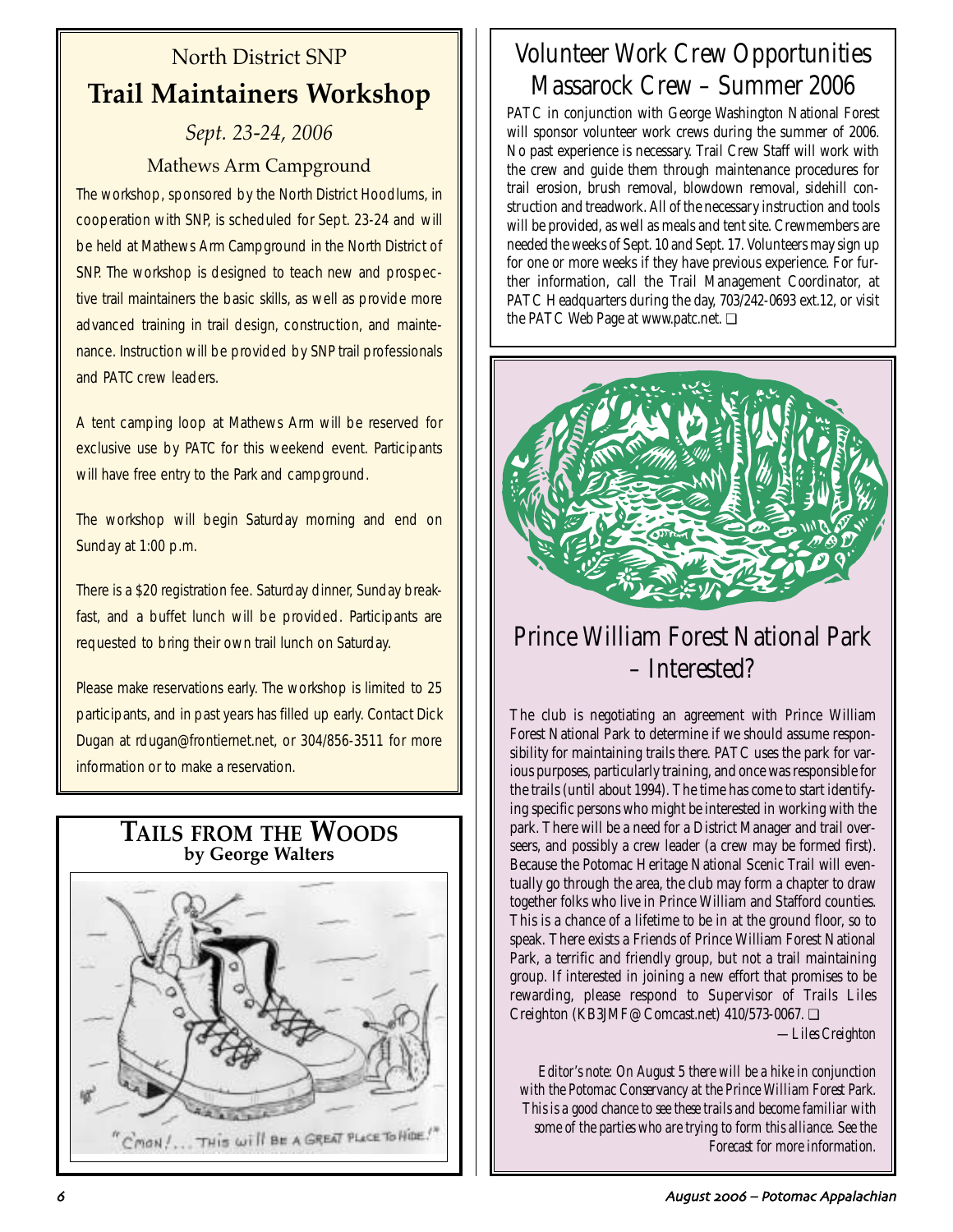# IT Committee – Trying to Move PATC Into the 21st Century

Last Fall, PATC purchased new computer hardware and is now focusing upon redesigning its Web site. The IT Committee divided the project into two areas: (1) Web site redesign (front end) and (2) Web-enabled databases (back end).

For the front end, Wes Allen of Charlottesville, Va., volunteered to design a new Web site on which all of PATC's text content will hang. Recently, Wes completed the design of a home page/index prototype that is now being reviewed by the committee.

For the back end, Matt Novinger, from the local D.C. area, volunteered to begin the process of moving PATC's current Access databases into a more Web-friendly database. Matt's initial work is displayed for members who now see a daily snapshot of cabin rentals on the PATC Web site. His work has resulted in a significant increase to cabin rentals, increasing club revenues.

To attack PATC's large membership database, Matt will focus on writing Java script to begin moving its information into a database that can be manipulated over the internet. For several months, PATC has solicited volunteers to help Matt in this effort, but response from members having the necessary Java script skills has been discouraging. If you have such skills and wish to volunteer, please contact Matt at mnovinger@gmail.com.

Matt also is in charge of day-to-day operations of PATC's local network at headquarters. But this added responsibility takes too much of his time from his future-oriented Web database work. Accordingly, PATC has decided to seek professional help on its day-to-day network maintenance from an outside IT individual or vendor. If any PATC member would like to be considered for such work, or knows of an IT company (especially if you or the company would consider a discount from market rates), please inform Steve Sharp, Chair, IT Committee at SteveITPlanning@comcast.net.

Of course, as PATC spends money to engage professional IT services, less is available for other PATC efforts. The IT Committee hopes it can continue to redesign its Web site using solely volunteer efforts. However, unless people or contacts with IT companies can provide the necessary support for the project, PATC will have to consider spending more money to meet its needs by moving the PATC Web site into the 21st century.

Any help will always be appreciated. ❏

*—Bruce Glendening, Vice President - Operations, bglendening@yahoo.com*

# Comments Invited on Allegheny National Forest

The U.S. Forest Service has asked for public comments on a draft forest plan for the Allegheny National Forest in northern Pennsylvania. The draft, presenting the agency's proposal for management of the ANF, is open for comments until August 28.

The Forest Service is proposing two units for wilderness designation, but the agency omits six of the areas proposed for wilderness by Pennsylvania trail clubs and conservation groups. Wilderness designation would permanently protect the land against logging, development, and motorized or mechanized vehicles.

There are now two wilderness areas on the ANF (Hickory Creek and Allegheny Islands), totaling 9,000 acres, equivalent to two percent of the 513,000 acres in the ANF.

The Pennsylvania citizen groups identified 54,000 acres in eight units that meet the standards of the Wilderness Act. A comprehensive proposal appears on the Web site of Friends of Allegheny Wilderness at www.pawild.org. These wilderness proposals are endorsed by the Keystone Trails Association, Butler Outdoor Club, Explorers Club of Pittsburgh, and Finger Lakes Trail Conference, among others.

Best known of the proposed wilderness units is the Tionesta Wilderness – 15,000 acres including the largest tract of old-growth forest in Pennsylvania (also the largest in the East between the Great Smokies and the Adirondacks). The North Country Trail and Tanbark Trail pass through five of the proposed wilderness units.

As soon as conservationists have analyzed the Forest Service draft, the results will be posted on the Friends Web site (www.pawild.org).

Comments may be sent to: Forest Plan Revision, Allegheny National Forest, PO Box 36, Warren, PA 16365. (fax: 814/726-1465. Email: r9\_anf\_fpr@fs.fed.us.) The comment period runs until August 28. The Forest Service Web site for this project is at www.fs.fed.us/r9/forests/allegheny/proj ects/forest\_plan\_revision. ❏

*—George Alderson*

# **From John Hedrick - PATC Ridgerunner:**

Register Quote of the Week: Our counselors made us eat the lemon rinds as part of the Leave No Trace thing. Shiloh Quaker Camp #3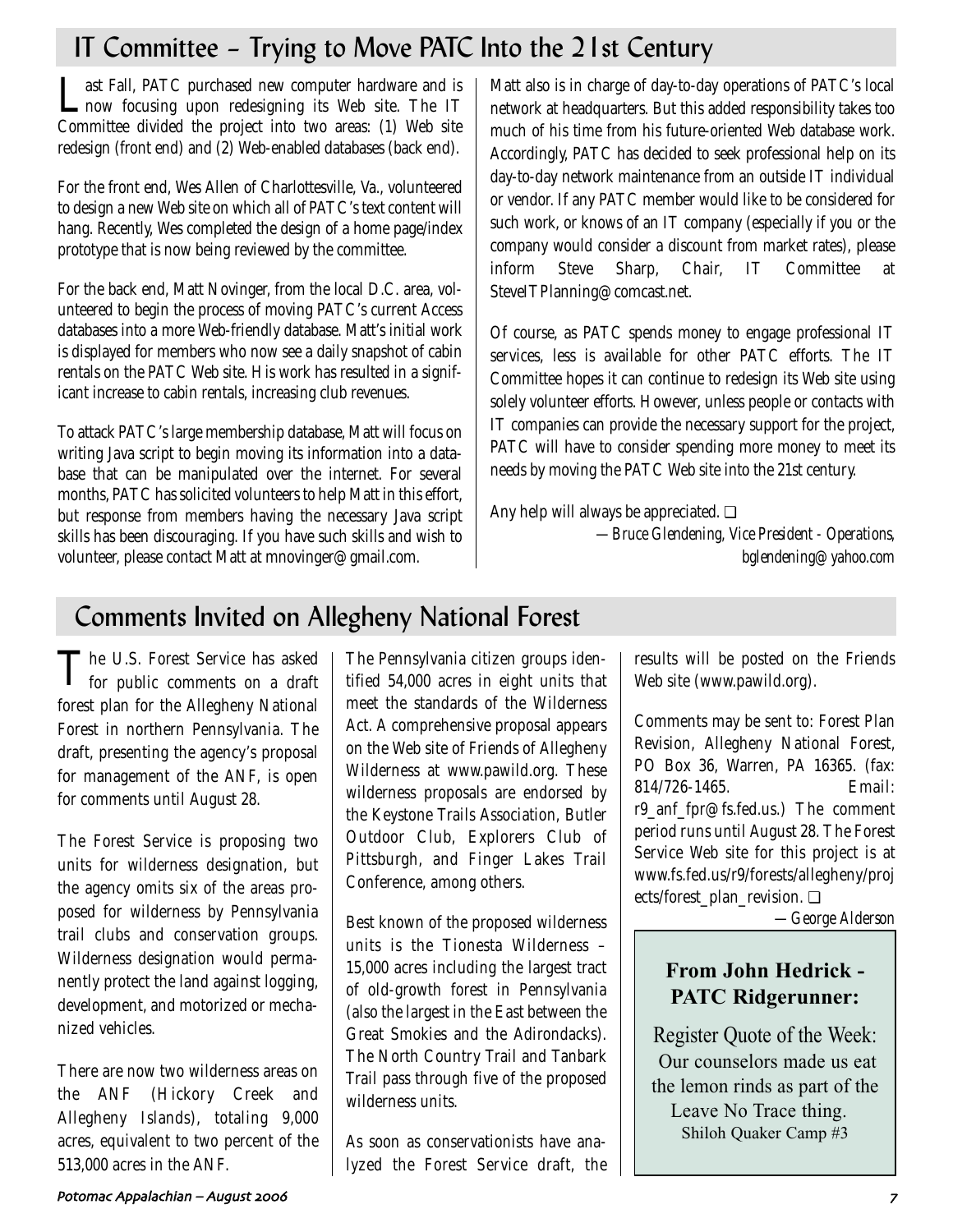# New Items at the Store





We are offering two new items in our store, shown here by one of our youth volunteers.

The first one is the AT Chipmunk Backpack for kids, non-member price is \$25.85, member price is \$20.76.

Eek – A Mouse! The AT Shelter Mouse is a safe, furry friend. Unlike the real thing, this one doesn't smell or bite. The non-member price is \$13.99, member price \$11.19.

These items are great gifts for those younger club members who are just learning to love the outdoors. You can call to place your order (703/242-0693) or go to www.patc.net. ❏

# Volunteers Appointed in June

# **Trail Overseers**

| Massanutten Trail - VA 678 to Ft.<br><b>Valley Overlook</b>               |
|---------------------------------------------------------------------------|
| <b>Robertson Mountain</b>                                                 |
| Tuscarora Trail – White's Gap to<br><b>Sleepy Creek Camp Registration</b> |
|                                                                           |
| <b>Pinefield Hut</b>                                                      |
|                                                                           |



**WILDlife** *is* **Certainly Out There!**

On Friday, June 9, my daughter and I were hiking in the central section of the SNP. We started at Booten's Gap, hiked less than half a mile north on the AT when we decided to take a blue-blazed trail. Hanging a right on the Laurel Prong Trail, we immediately noticed that the trail had been recently maintained and, about half a mile down the path, when we saw the huge rattlesnake, we were very thankful.

We think this trail was maintained by Steve Paull (SNP Central Blue-Blazed south). Thanks again!! ❏

*—Lynn Armstrong, Fork Union, VA*

# Overlooked Overseers

"I have been the overseer on the Federal Line Trail in the Wilderness Battlefield for over five years." Thank you, Dorsey Counts

From John Hagarty: "Thanks much for your inquiry. And, I fully understand the problem you are dealing with. 'Tis a problem without a quick easy answer, I'm sure. For the record, I have been an overseer for about 15 years ... including a section around Rod Hollow Shelter and the Pole Bridge Link Trail. I have been a member of the club for almost 40 years. Currently, I am overseer for the Upper Thornton River Trail...#412030." ❏



4 August 2006 – Potomac Appalachian و August 2006 – Potomac Appalachian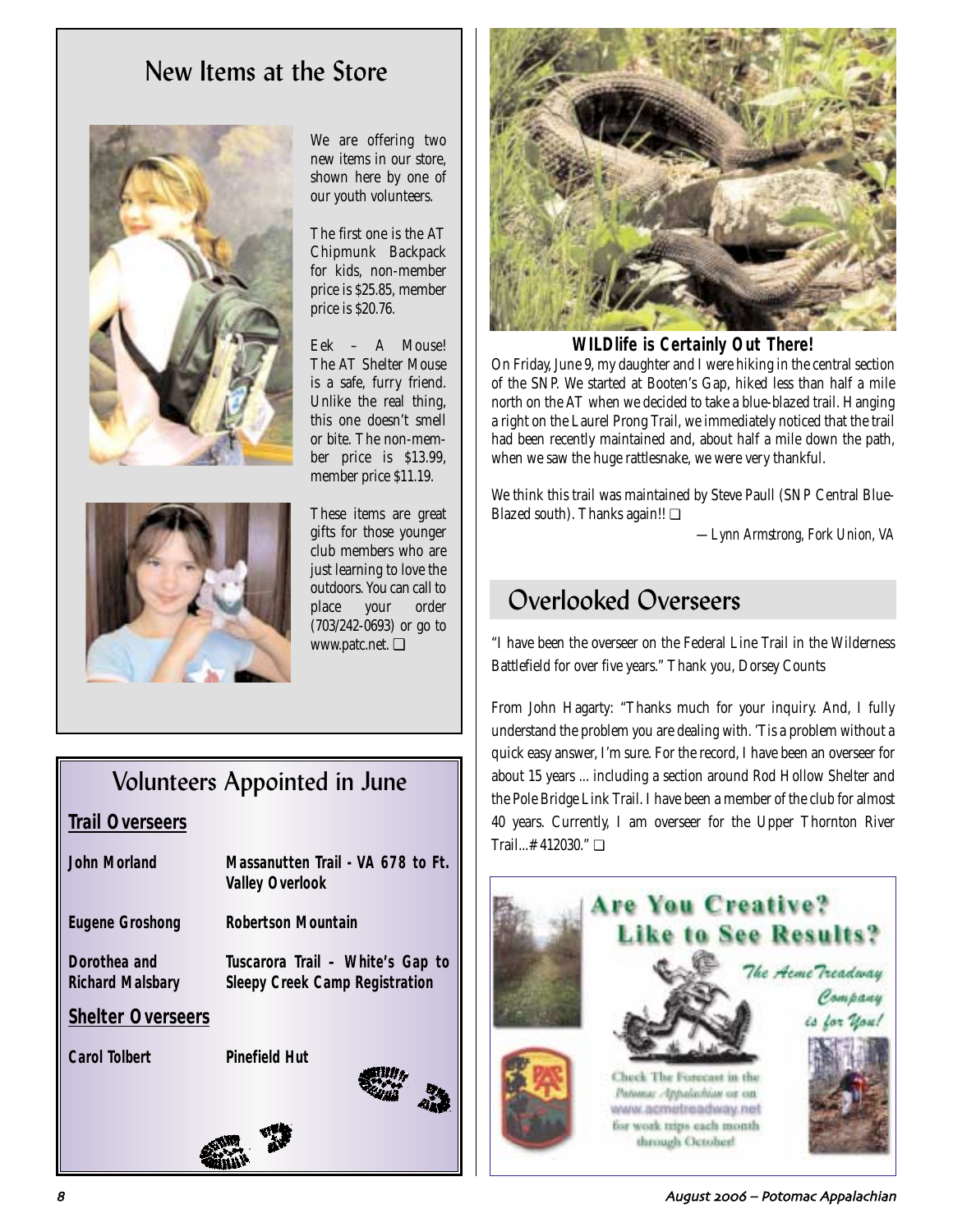# Service Awards: Do You Know a Worthy Recipient?

**Honorary Life Membership Awards**   ${\rm A}$ t the annual meeting to be held Nov. 14,  $_{2006,~{\rm PATC}}$  will recognize a few members for their outstanding and wide-ranging commitment to the club over an extended period. They will be awarded an Honorary Life Membership Award. Please nominate any member you think deserving of this award, including the nominee's name and a clear description of his or her contribution that justifies this award. Nominees must:

- 1. Be long-time club members.
- 2. Exemplify the service aims of the club. ("Service" includes leading trips, serving on committees or Council, serving as overseer, donating time at Headquarters, etc.)
- 3. Have contributed to the club across a broad range of service activities.
- 4. Have generated enthusiasm and inspired others to become active in the club.



# **The Myron Avery Award**

Formerly known as The Volunteer of the Year Award, this award was renamed to honor the co-founder of PATC and the driving force behind the completion of the AT, and is given at the annual meeting to that PATC member who most exemplifies the spirit of volunteerism through his or her contribution to PATC during the past year. This is the highest honor bestowed upon members of the club and is awarded to the PATC volunteer who most exemplifies Mr. Avery's dedication and devotion to PATC's mission. The contribution can be to any type or combination of club service activities, e.g., devoting many hours above and beyond the norm to service activities, including travel time, or making an exceptional contribution to a particular project. (Members of the Executive Committee are not eligible for the award.) If any PATC member believes another member should be recognized as the recipient of the Myron Avery Award, please nominate him or her. Include the nominee's name and a clear description of his or her contribution that justifies the

award. Include your name and phone number and e-mail address.

Nominations for Honorary Life Memberships and Myron Avery Award must be received at Club Headquarters no later than Oct. 20, 2006. Send nominations by mail (PATC, 118 Park St. SE, Vienna, VA 22180), e-mail (Wriley@PATC.net), or fax (703/242- 0968). Mark nominations Attn: Lee Scheaffer, Vice President for Volunteerism. If you have questions, call Wilson Riley, 703/242-0693, ext. 11.



# **Service Awards**

Service awards are given to club members who have consistently devoted time and effort to club service activities above and beyond the norm. Volunteer leaders who want to recognize those with whom they work should send their lists of service award recipients to PATC Headquarters, via mail, fax, or e-mail (pfankhauser@patc.net), marked Attn: Nominations. Include names of the recipients and a short description for each of their service activities. Nominations should be received no later than Oct. 30, 2006.

# **Other Types of Service Awards:**

❏ *PATC Appreciation Award.* Primarily for nonmembers, this award is given to individuals who have made some special contribution to the club and its objectives. Recipients could include government officials (federal, state, local) who have assisted the club in its activities, individuals who have donated land or facilities to the club, retired PATC employees, or anyone else who has helped the club in a significant way.

❏ *Youth Under 14.* Individuals under 14 years of age who have participated in club worktrips or other activities are eligible for special recognition. Upon the recommendation of an adult member, a letter of appreciation, along with a PATC patch, will be sent to the individual, in appreciation for the contribution to the club's work and offering encouragement to become a PATC member when he or she reaches 14 years of age.

All service award nominations should be submitted to Pat Fankhauser (pfankhauser@ patc.net) no later than Oct. 30, 2006. ❏

Nov. 14, 2006 PATC Annual Meeting/Dinner Look for more information in the September PA.

# Nominations Now Being Accepted

 $\bigwedge$  good organization needs to have good officers to run it. PATC has<br>been blessed in regularly having a strong team to guide it through the trials and tribulations of our time. This coming November a new slate of officers will be voted in, and it is the task of the Nominations Committee to make its recommendations to the council and membership, endeavoring to maintain the high standard of leadership.

If you think you would like a role in the running of the club, or you think you know somebody who would be an asset to us all, then please write to the Nominations Committee, 118 Park Street, S. E., Vienna, Va., 22180-4609. You may also contact Peter Pennington (kernow01@att.net) 703/836-7007, or write to 1213 Prince Street, Alexandria, VA 22314. ❏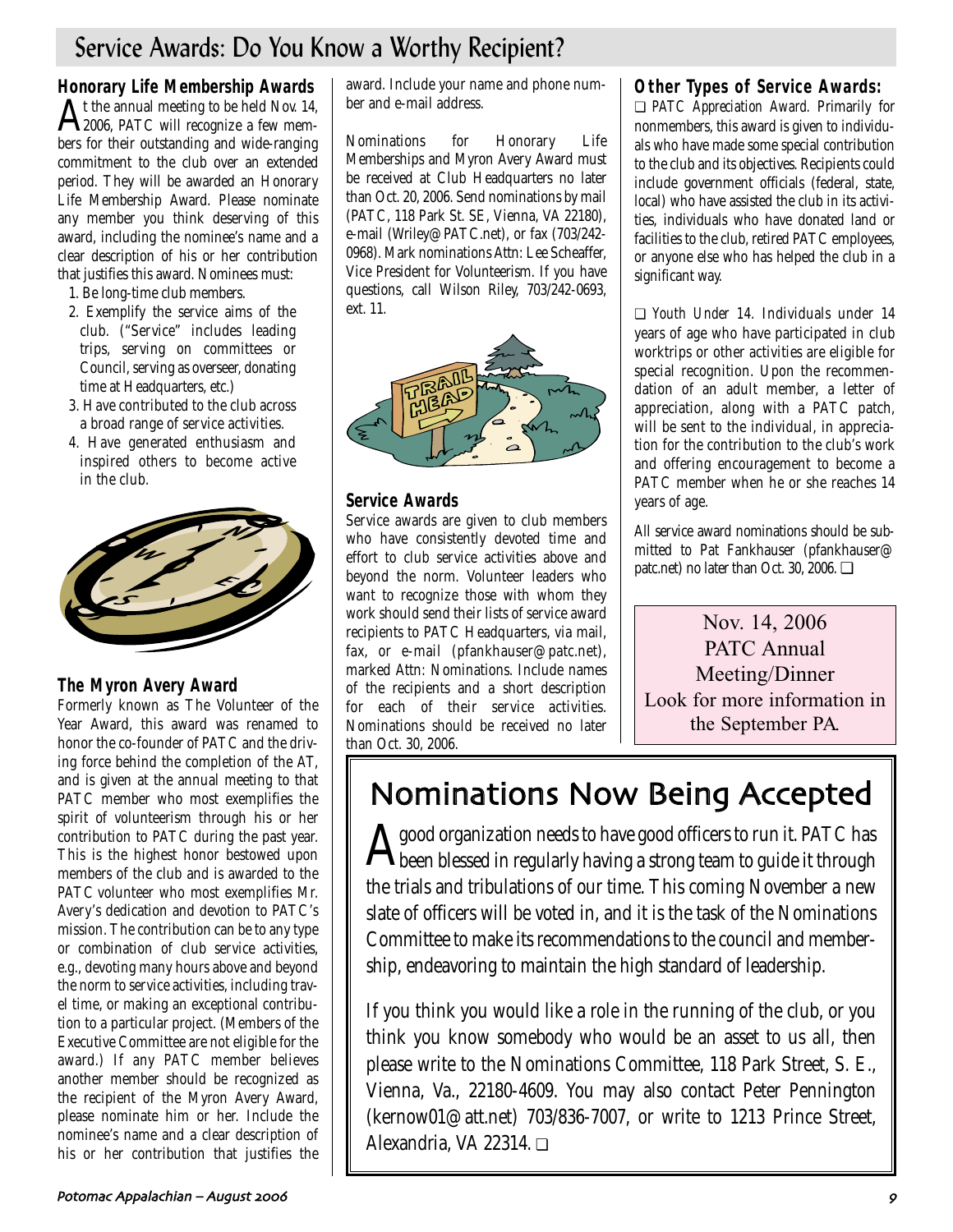### Charlottesville Chapter

The Charlottesville Chapter hikes every Saturday; summer, winter, and in between. Hikes are usually 8 to 10 miles with some shorter hikes. We usually maintain trails on the last Saturday of the month. Meet at Albermarle High School in Charlottesville at 9:00 a.m. with food and water for the day. The majority of hikes are in the South and Central Districts of SNP, with some in the North District and in George Washington National Forest. Our Chapter hikes are posted at www.avenue.org/patc/ future\_hikes.htm. INFO: Jere Bidwell 434/295-2143 or John Shannon 434/293-2953.

### North Chapter

The North Chapter of PATC conducts monthly trail work trips on the Maryland and Pennsylvania sections of the AT and on the Pennsylvania sections of the Tuscarora Trail. We also lead hikes on these and other trails. Maryland AT work trips are generally held on the first and third Saturdays – contact Nancy Hammond (mdtrail@yahoo.com) 301/739-0442 for information. Pennsylvania work trips are generally held on the AT on the first Saturday and on the Tuscarora on the third Saturday – contact Pete Brown (peter.brown4@worldnet.att.net) 410/343-1140. Pennsylvania AT work trips also include an optional Saturday evening dinner at the Gypsy Spring Cabin. For information on upcoming hikes, contact Chris Firme (bncfirme@innernet.net) 717/765-4833. For general chapter information, contact chapter president Pete Brown or visit the North Chapter home page (www.patc.net/ chapters/north/).

### Northern Shenandoah Valley Chapter

The Northern Shenandoah Valley Chapter sponsors hikes in national and state parks and forests in the Shenandoah Valley vicinity, open to the public, on a monthly basis except during the winter. Hikes are posted in the Forecast. Other activities are in the NSV Chapter Newsletter. For further information contact Betsy Fowler (efowler@shentel.com).

# KEY to Forecast Activities

All events are marked for easy identification. Late changes or cancellations are listed on the weekly information tape (703/242-0965), which is updated on Sunday evening for the following seven days. The Forecast can also be found on PATC's Web site at www.patc.net/activities/forecast.html.

- **A** Hiking Trips
- $\mathbf{\ddot{x}}$  Backpacking Trips
- $\mathcal{R}$  Trail Work Trips
- <u>d</u> Cabin/Shelter Work Trips
- $\ddot{\bullet}$  Special Events
- $\mathbf{E}$  Meetings
- $\mathscr O$  Classes
- **EX** K9 Trail Blazers (dogs permitted)

Note to all hike leaders: Please ask nonmembers on your hike if they would like to join PATC, then get names and addresses so a club volunteer can send them information packets. Thanks!

# **Chapters**

### Southern Shenandoah Valley Chapter

See www.ssvc.org or the one linked to the PATC Web site for descriptions of hikes and work trips. We usually hike in the southern and central districts of the SNP and in the GWNF. Contact the listed hike leader for information about a specific event, or contact Mark Gatewood 540/248-0442.

#### West Chapter

The West Chapter meets twice a year in March and September. The Chapter maintains a section of the Black Locust circuit trail in Gambrill State Park near Frederick, Md. Work trips and hikes are usually scheduled monthly from March through December. We also lead overnight weekend trips for day hikes or backpacking. All activities are listed in the PA Forecast. For further information contact Dave Jordahl (westpatc@hotmail.com) 304/876-7062 (evenings) or 240/777-7741 (days).

#### Ski Touring Section

The Ski Touring Section has served since 1974 to introduce Washington area residents to crosscountry skiing and to provide cross-country skiing opportunities to experienced skiers. The Section sponsors winter weekend ski trips for all levels of skiers to nearby mountains in Maryland, West Virginia and Pennsylvania, as well as periodic social events year round. INFO: Bert Finkelstein (bertf@erols.com) 703/715-8534.

### Mountaineering Section

We're a diverse group of local Washington, DC area climbers. Young and old, male and female, crag rat, sport climber, and alpinist, active and armchair types – we all enjoy climbing in its many varieties. We also share common interests in promoting safe climbing, conserving the outdoors, developing new climbers' skills, representing the Washington area climbing community, and having fun! We provide instruction for those wanting to learn the basics – we're not a school, but we can get you started. We go climbing, either locally or further afield, nearly every weekend. In the winter we organize trips to the Ice Festivals in the Adirondacks and the White Mountains for beginning and advanced ice

climbers. For further information contact Dave Raboy (draboy@pattonboggs.com), or Vincent Penoso (vdotmatrix@gmail.com).

#### PATC Hikes

PATC offers organized hikes appealing to the diverse interests of our members. There are K-9 Hikes, which invite you to bring your favorite dog; Family Hikes tailored to kids; Natural History Hikes stalking the fascinating but often elusive flora and fauna of the region; hikes featuring varying levels of difficulty with the Easy Hikers, In-Between Hikers, and Vigorous Hikers; Birding Hikes with experts to help sight and identify our avian neighbors; Historical Hikes tracking littleknown structures in Shenandoah National Park; Series Hikes tracing the entire length of the Tuscarora Trail or the trails of Pennsylvania, section by section; Backpacking Hikes traversing the tracts of West Virginia and Southern Virginia; hikes scheduled for weekends; ones scheduled for weekdays; Geology Hikes led by experts from the Smithsonian focused on the unique stratigraphy of our area; Mushroom Hikes with mycologists; Waterfall Hikes to beat the summer heat; and Outreach Hikes to get together with the members of area groups like the Sierra Club or the Congressional Hikers. That is just to name a few. Check out the Forecast calendar and hear updates on the weekly tape (703/242-0965).

### Other Clubs' Hikes

Capital (www.capitalhikingclub.org) and Wanderbirds (www.wanderbirds.org) hike on Saturdays and Sundays, traveling by bus and leaving from downtown, with suburban stops as well. Center Club, Northern Virginia Hiking Club and Sierra Club hike on both Saturdays and Sundays using carpools, which often leave from a suburban Metro stop. Schedules are available at PATC Headquarters and are published in area newspapers on Fridays. The schedule of West Virginia Highland Conservancy outings in the Monongahela National Forest and surrounding areas is on their web site at www.wvhighlands.org.

#### Meetings

Meetings are held at PATC HQ, 118 Park Street, S.E., Vienna, Va., unless otherwise noted.

New Members (PATC) –

# First Wednesday

7:30 p.m. Want to learn more about the club? The best way is to attend a New Members meeting (but you don't have to be new). Refreshments served. Directions: Take Rt. 123 into Vienna, Va., and turn east on Park St. (Rt.675) to 118 Park St. on your left. INFO: Georgeann Smale (membership@patc.net) 301/581- 9584 or Pat Fankhauser (pfankhauser@patc.net).

#### Mountaineering Section – Second Wednesday

8:00 p.m. – We meet every month on the second Wednesday except for August, unless noted in the Forecast. INFO: Dave Raboy (draboy@pattonboggs.com), or Vincent Penoso (vdotmatrix@gmail.com) or our Web site: www.potomacmountainclub.org

Shenandoah Mountain Rescue Group Business meeting - Last Tuesday of each month, 7:30 p.m. INFO: Doug Sigman (join@smrg.org), 703/255-5034, or www.smrg.org.

### PATC Council – Second Tuesday Meetings

The council meets at 7:00 p.m. sharp. The PATC Council meets every month to conduct business of the club and once a year for a dinner meeting. All members are always welcome. Come see how we make decisions about your club. INFO: Wilson Riley (wriley@patc.net) 703/242-0693 x11.

### Trail Patrol – First Tuesday

7:30 p.m., except January. Trail Patrol volunteers are PATC's goodwill trail ambassadors to the hiking public. They provide a visible, reassuring presence on the trails, and strive to educate the public on good hiking practices, minimum impact hiking, and camping ethics. Patrol members are trained in land navigation, emergency procedures, radio communications, and personal equipment. Some equipment and uniform items are provided upon completion of training. INFO: Katrina Hedlesky (trailpatrol@patc.net) 703/533-3652, or see our section in PATC's Web site: www.patc.net/ volunteer/trailpatrol.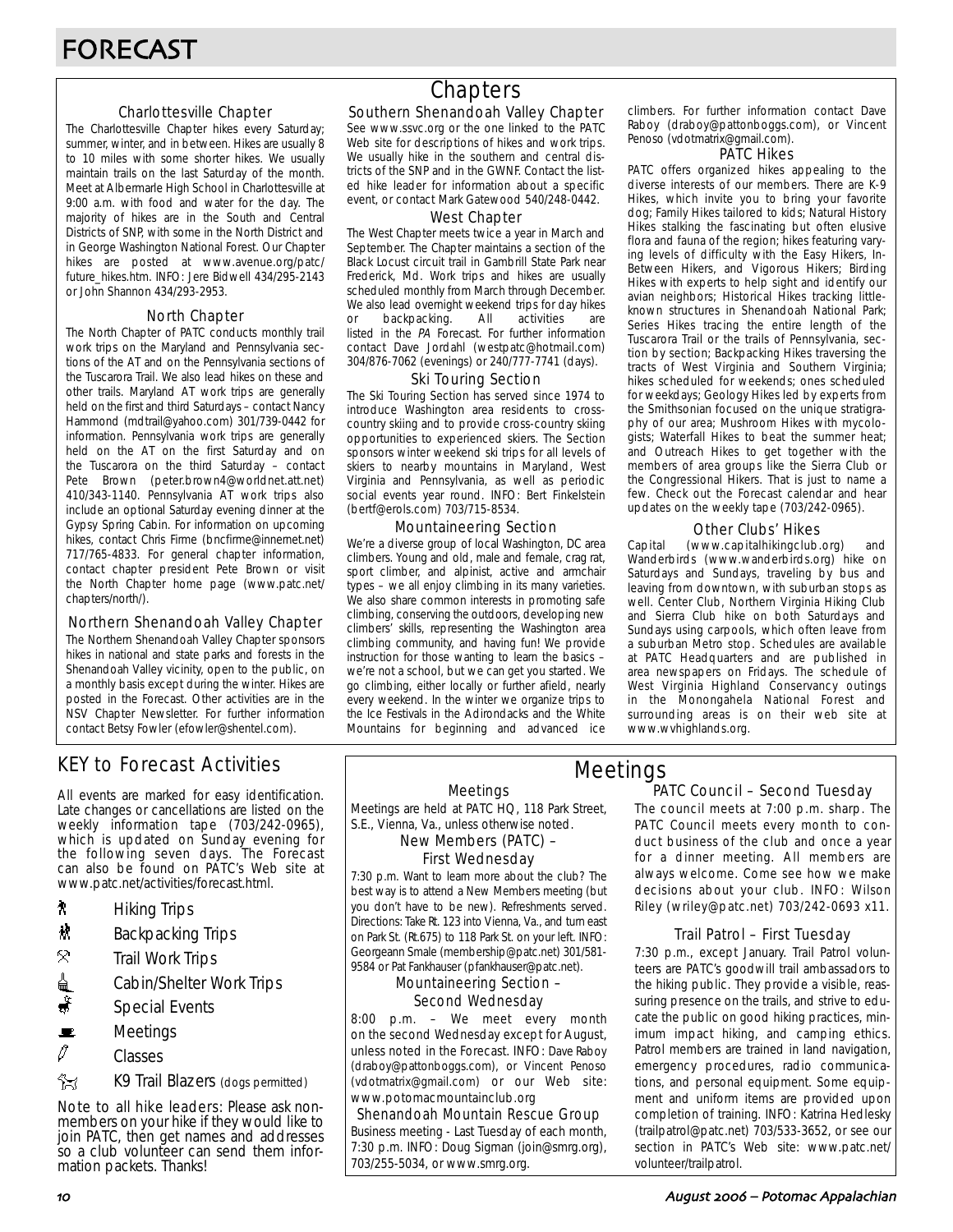# FOREC/

# August

#### 1 (Tuesday)

#### DEADLINE - September Potomac Appalachian Material due to editors 5:00 p.m.

All items for the next issue of the newsletter due. Send Forecast events to PA-Forecast@patc.net and all other articles to the editor at PA@patc.net. NOTE: Do not send photos or articles to headquarters. E-mail for address.

# 1 (Tuesday)

 $\mathbf{\dot{F}}$  MEETING - Trail Patrol, 7:30 p.m.

#### 2 (Wednesday) ` HIKE - Midweek Hikers Location to be determined

The PATC Midweek Hikers carpool each Wednesday from the Washington, DC area to various trailheads. Hikes are at a moderate pace and about 8 to 12 miles in length with varied elevations. Current information, including meeting place, time, leader's name and phone number, and a detailed description of the hike are available on the PATC Activities Recording: 703/242-0965.

### 2 (Wednesday)

MEETING - New Members (PATC), 7:30 p.m.

#### 3 (Thursday) CLASS – Climb Like a Girl (REI) Fairfax, VA

6:30 – 8:30 p.m. An open climbing night for women, taught by our own women climbers. Miniclinics, lessons, tips and stories throughout the evening. Special guests from the local climbing community. Space is limited. INFO: Mark Nelson (mnelson@rei.com) 703/379-9400.

### 5 (Saturday) ` HIKE - Potomac Heritage Trail Hike Prince William Forest Park, VA

10:00 a.m. - 3:00 p.m. Explore the burgeoning Potomac Heritage Trail in the cool shadows along the Potomac. Join Potomac Conservancy and appreciate summer's wildflowers and wildlife in the lush 15,000-acre park, the largest protected natural area in the Washington, D.C. metropolitan region. Experience this Piedmont forest ecosystem through the Quantico Creek watershed. Learn about the area's natural history along with Leave No Trace principles. RSVP required. INFO: James Tilley, recreation program coordinator, (tiley@potomac.org) 301/608-1188 ext. 213.

# 5. (Saturday)<br>
SPECIAL EVENT - Humiturefest Frederick, MD

South Mountaineers Humiturefest, our 13th anniversary. The very first work event of the South Mountaineers happened on the first Saturday of August, 1993, and every year we celebrate the anniversary with what we have dubbed<br>Humiturefest. INFO: Nancy Hammond Humiturefest. INFO: (mdtrail@yahoo.com) 301/739-0442.

# 5. (Saturday)<br>5. SPECIAL EVENT - North Chapter Corn Roast Arendtsville, PA

Charlie's annual corn roast. Reservations required by Tuesday, August 1. INFO: Pete Brown (peter.brown4@worldnet.att.net) 410/343-1140.

# 5 (Saturday) . TRAIL WORK TRIP – South Mountaineers Appalachian Trail, MD

INFO: Nancy Hammond (mdtrail@yahoo.com) 301/739-0442.

### 5 (Saturday) . TRAIL WORK TRIP - Yankee Clippers Appalachian Trail, PA

INFO: Pete Brown (peter.brown4@worldnet.att.net) 410/343-1140.

#### 6 (Sunday)

#### ` HIKE - Sunday Hikers North District, Shenandoah National Park, VA

Starting outside of the park at the bottom, we'll hike into the park via the Thompson Hollow Trail, connecting with the Tuscarora Trail, which we will climb all the way to Skyline Drive, and back down. We'll pass the beautiful Overall Run waterfall on the way. Total elevation gain is approx. 2400 feet. Approx. 9-mile round trip. If time allows, we'll take a dip in the pools at the bottom of the trail on our way back out. INFO: Vince Ferrari (vincentferrari@gmail.com) 301/249-2210.

#### $8$  (Tuesday)<br> $0$  CI ASS – CLASS – Backpacking 101 (REI) College Park, MD

7:00 p.m. Join us, as we take the mystery out of backpacking and share our knowledge and experience. We'll cover essential backpacking gear and skills, proper clothing, and understanding how to plan, prepare and enjoy your adventure while staying safe, warm and dry. INFO: Mark Nelson (mnelson@rei.com) 703/379-9400.

# 8 (Tuesday)<br>WE MEETING - PATC Council, 7:00 p.m.

# 9 (Wednesday) a CLASS – GPS 101 (REI) Bailey's Crossroads, VA

7:30 p.m. Learn how GPS receivers work and what affects accuracy, as well as features, benefits and how to choose a model. We'll also include a brief overview of on-line resources and batteries, water and shock resistance and accessories. INFO: Mark Nelson (mnelson@rei.com) 703/379-9400.

#### 9 (Wednesday) ` HIKE - Midweek Hikers Location to be determined See August 2 event for more information.

#### 12 (Saturday) ` HIKE – Long Distance South District, Shenandoah National Park, VA

A 16-mile circuit hike ascending from the western side of the Blue Ridge Mountains up Furnace Mountain Trail to the Appalachian Trail. Total elevation gain 3500 feet. Return via the Jones Run Trail and Madison Fire Road. Moderate pace including stops for flora, fauna, fungi and other nature objects of interest. Inexperienced hikers contact leader if

### 28 (Monday) Family Hike, Round Hill, VA

Join us for a kid-friendly hike on the A.T. This circuit hike will be about 3 miles long. We will hike up to Bear Rocks, where the young and youngat-heart can climb up, over, and all around the rocks. Then we will hike over to Bears Den Hostel, around the historical trail, and back to the rocks. We will picnic along the way. INFO: Lauren Lang (at94L@netzero.com) 571/242-3950.

details needed. INFO: William Needham (needham82@aol.com) 410-884-9127.

#### 12 (Saturday)

#### ` HIKE - North Chapter Jackson Corner, PA

Frew Rd at Carbon Trail to PA 655, 8.8 miles on the Link Trail. INFO: Christopher Firme (bncfirme@innernet.net) 717/794-2855 after 6:00 p.m.

# 12 (Saturday) . TRAIL WORK TRIP – Rock Creek Park Washington, DC

8:15 a.m. - Noon. We may go back to Whitehaven or we may begin a new project on the east side of Rock Creek. Either way, join us and give the trails a facelift. Meet at the Rock Creek Nature Center located south of the Military Road, NW park entrance. Rain or shine. INFO: Alex Sanders (wdctrails@yahoo.com) 703/465-8140 or Ranger Ken Ferebee at 202/895-6221.

#### 12 – 13 (Saturday – Sunday)  $\triangleq$  CABIN WORK TRIP – Vining Tract Stanardsville, VA

Come and join the crew as we continue the construction of Butternut Cabin and perform trail maintenance on this, PATC's largest property with nearly 1,000 acres and six rental cabins. Located on the eastern boundary of SNP, the property is surrounded by nearly six square miles of undeveloped land and contains wild turkeys and black bears. Community meals and overnight at a cabin. INFO: (mes.htr@verizon.net) Hugh Robinson 703/525- 8726.

# 15 (Tuesday)<br>第 SPECIAL EVENT – Hiking the AT (REI) Fairfax, VA

7:00 p.m. Join Jeff Alt, author of the award-winning books "A Walk For Sunshine" and "A Hike For Mike" for a multi-media adventure filled with humor and inspiration. Dedicated to his brother who has cerebral palsy, Jeff's 2,160-mile journey was filled with animal encounters, interesting people, breathtaking scenery, and challenging weather. Jeff's presentation will inspire you to take a hike while providing you with essential information to hit the trail. INFO: Mark Nelson (mnelson@rei.com) 703/379-9400.

### 16 (Wednesday) ` HIKE - Midweek Hikers

Location to be determined See August 2 event for more information.

# 16 (Wednesday)<br>S SPECIAL EVENT – The John Muir Trail (REI) Rockville, MD

7:00 p.m. The John Muir Trail, from Yosemite Valley south to Mt. Whitney, is the crown jewel of High Sierra trails, 218 miles showcasing some of the finest mountain scenery in the continental U.S. Join Jeff Alt, author of the award-winning adventure narratives "A Walk For Sunshine" and "A Hike For Mike," for a multimedia presentation of his three-week adventure thru-hiking the JMT with his wife, to overcome a family tragedy. Jeff will have tips on gear, permits, food preparation, and bear safety. INFO: Mark Nelson (mnelson@rei.com) 703/379-9400.

#### 18 - 20 (Friday - Sunday)  $\triangleq$  CABIN WORK TRIP – Argow Cabin South District, Shenandoah National Park, VA

Come help restore an old mid-1800's log cabin built by Confederate Soldier James Samuel Eaton. We will be replacing the old floor joists of the cabin and begin construction of the new privy. Communal meals for Sat. dinner, Sun. Breakfast and Sun. lunch for a minimal fee. INFO: Jeff Testerman (jtest@ntelos.net) 434/589-2081.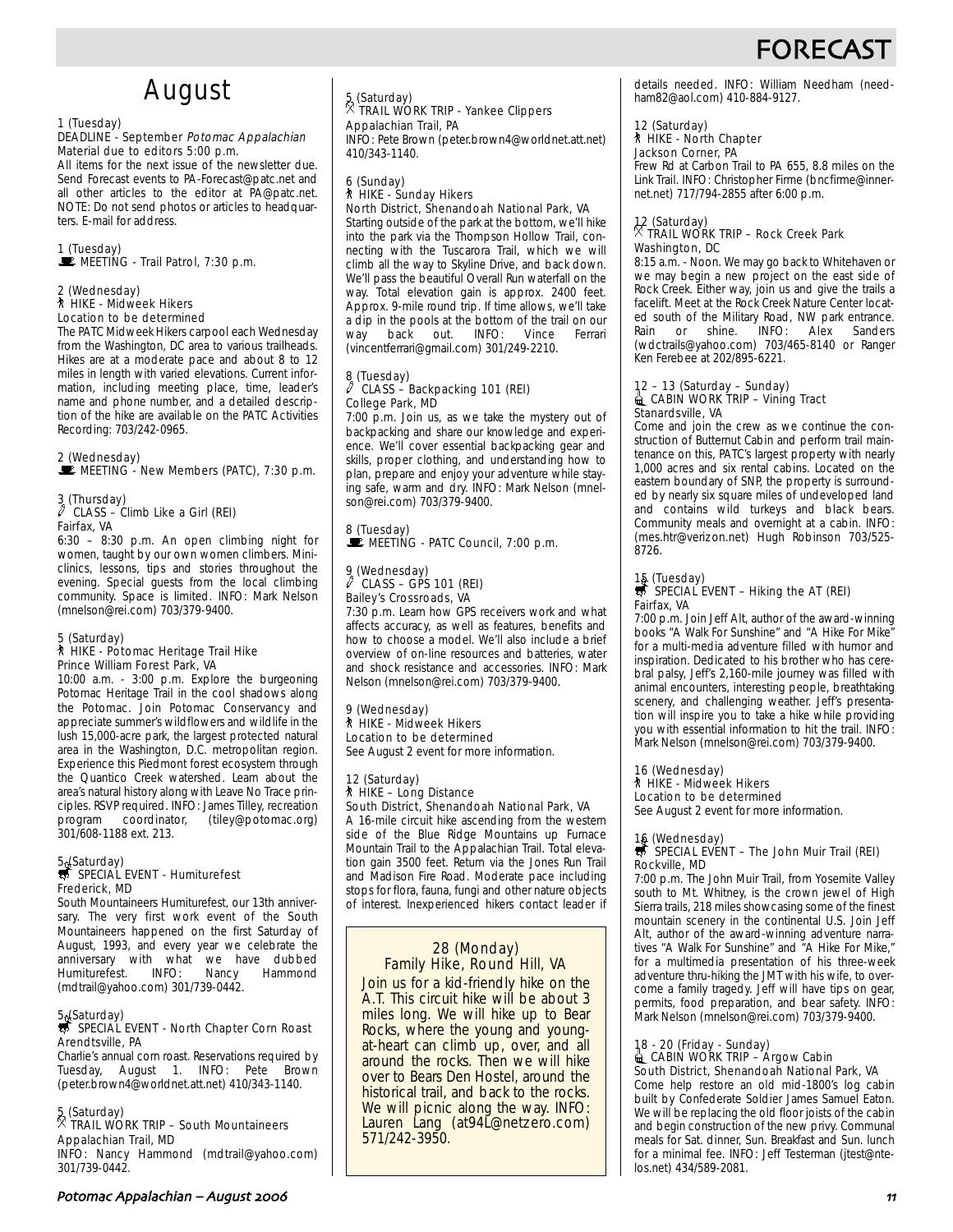# FORECAST

#### 19 (Saturday) ` HIKE – Maryland AT Series Appalachian Trail, MD

Sixth and seventh sections of the AT in Maryland. The two sections combined are approximately 11 miles long. Lunch stop at the beautiful Garvey shelter and then enjoy the magnificent views of the Potomac River and Harpers Ferry from Weaverton Cliffs. The last three miles of the hike will be on the Chesapeake and Ohio Canal and then we will cross the bridge into the historic town of Harpers Ferry for the completion of the AT in Maryland. INFO: Beth Lipford 301/442-6942.

#### 19 (Saturday) ` HIKE – Natural History Hike Central District, Shenandoah National Park, VA

Join Bob Pickett (and new spouse, Jane Thompson!) on a 10.2-mile circuit hike from Big Meadows down to Rapidan Camp (Camp Hoover). We'll return by the Mill Prong Trail through Milam Gap and the Appalachian Trail. This is a moderate hike with a 1200 ft. elevation change. After lunch at Rapidan Camp, we'll visit probably the largest tree in the Park nearby. We will talk about the history of Rapidan Camp and, as always, be searching for natural wonders as we hike. INFO: Bob Pickett 301/681-1511.

### 19 (Saturday)

#### ` HIKE - Waterfall and Wildflower Series South District, Shenandoah National Park, VA

A 15-mile circuit to with a total elevation gain of 3200 feet to the falls on the Jones and Doyle Rivers. No bushwhacking. PATC Map 11. INFO: Jack Thorsen (thorsen4@Juno.com) 703/339-6716 or William Needham (Needham82@AOL.COM) 410/884-9127.

### 19 (Saturday) . TRAIL WORK TRIP – Yankee Clippers Tuscarora Trail, PA

INFO: Pete Brown (peter.brown4@worldnet.att.net) 410/343-1140.

#### 19 - 20 (Saturday - Sunday) ` HIKE - Monongahela National Forest Parsons, WV

Explore a stream – close-up and personal by both hiking and stream whacking along Big Run. Cool off while hiking up Big Run to explore waterfalls, cascades and dunking holes. Hike 7 moderate/strenuous miles on Saturday and 5 moderate/strenuous miles on Sunday. Previous bushwhacking experience a must. Basecamping will take place in the Monongahela National Forest. INFO: Susan Bly (sbly@shepherd.edu) 304/876-5177 (day) or 304/258-3319 (7:00 p.m. - 9:00 p.m.).

# 19 - 20 (Saturday - Sunday) . TRAIL WORK TRIP - North District Hoodlums North District, Shenandoah National Park, VA

Come help the North District Hoodlums do some tread work in the Park! The Hoodlums trail crew works on the AT and the blue-blazed trails in the north section of Shenandoah National Park. After a day of hard work, we'll enjoy the camaraderie of fellow trail workers with a Jamaican meal at Indian Run maintenance hut. Come for the day, stay for dinner, and camp overnight if you wish. Or just come out and work with us during the day. No problem, mon! Newcomers are always welcome! We'll meet at Piney River Ranger Station, MP 22 on Skyline Drive, at 9:00 a.m. on Saturday morning. INFO: Dick Dugan (rdugan@frontiernet.net) 304/856-3511.

# 19 - 20 (Saturday - Sunday) . TRAIL WORK TRIP - Shenandoah Bartenders

Central District, Shenandoah National Park, VA Join the crew and learn how to keep trails in shape. We will be working on Old Rag and possibly other trails in the Central District, making sure a swimming hole stop is on the agenda. Weekend accommodations are available at a PATC cabin, but please make your reservations well in advance. No experience necessary. We will train you, but first-timers should call Cathie evenings Mon-Thur. INFO: Cathie Cummins (Cathie@wfa.net) 703/631-7421.

#### 21 (Monday) ` HIKE – Family Hike Great Falls, VA

Come join us for an exciting, kid-friendly hike. We will hike along the River Trail, with great views of the Potomac River along Mather Gorge. This 3-mile circuit hike is not jogging-stroller passable. INFO: Lauren Lang (at94L@netzero.com) 571/242-3950.

#### 22 (Tuesday) ` HIKE - Vigorous Hikers North District, Shenandoah National Park, VA

Ascend Jordan River to Mt Marshall Trail to Jenkins Gap then AT south to Bluff Trail with side trip down Big Devil's Stairs overlook, returning on Jordan River Trail with dip below falls. About 17 miles and 3000 ft. climb. INFO: Chris Nolen (chrishiker@erols.com) 301/469-8931.

### 23 (Wednesday) ` HIKE - Midweek Hikers

Location to be determined. See August 2 event for more information.

#### 26 (Saturday) ` HIKE - Tuscarora Trail Series Berkeley Springs, WV

9.1 miles-moderate hike in Sleepy Creek WMA. Hampshire Grade Rd. to VA 671. Elevation loss of 900 feet. There are several nice views on this section from an old beacon tower and from High Rock. We will be hiking along the ridge of Sleepy Creek Mountain, with a stop at the new Shockeys Knob Shelter. INFO: Jason Rainville (superjasonr@ hotmail.com) 304/262-0994.

### 27 (Sunday) . TRAIL WORK TRIP – West Chapter Frederick, MD

We'll meet in Gambrill State Park for the only summer trail work event scheduled for 2006. It's towards the end of summer, so hopefully the weather will be cooler. Water bars need to be cleared, cribbing project on the Black and recently relocated section of the Blue Trail need to be fin-



ished, and there are always a few water bars that would need to be placed. Meet at 10:00 a.m. at the Nature Center. INFO: Dave Jordahl (westpatc@ hotmail.com) 240/777-7741 or 304/876-7062.

# 28 (Monday) ` HIKE – Family Hike Round Hill, VA

Join us for a kid-friendly hike on the A.T. This circuit hike will be about 3 miles long. We will hike up to Bear Rocks, where the young and young-at-heart can climb up, over, and all around the rocks. Then we will hike over to Bears Den Hostel, around the historical trail, and back to the rocks. We will picnic<br>along the way. INFO: Lauren Lang way. INFO: Lauren Lang (at94L@netzero.com) 571/242-3950.

# 29 (Tuesday)

#### ` HIKE - Vigorous Hikers Waterlick, VA

Massanutten Mountain, George Washington National Forest. Starting at parking for Signal Knob Trail, climb to the Knob, then down to pick up the Tuscarora Trail along Three Top Mountain, returning via Powell Fort Camp and Mudhole Gap Trail. 15 miles and 3000 ft. climb. Splashdown at end. INFO: Chris Nolen (chrishiker@erols.com) 301/469-8931.

### 29 (Tuesday)

**WEETING - Shenandoah Mountain Rescue** Group (Business meeting), 7:30 p.m.

# 30 (Wednesday)

` HIKE - Midweek Hikers

Location to be determined See August 2 event for more information.

# September

#### 1 (Friday)

#### DEADLINE - October Potomac Appalachian Material due to editors 5:00 p.m.

All items for the next issue of the newsletter due. Send Forecast events to PA-Forecast@patc.net and all other articles to the editor at PA@patc.net. NOTE: Do not send photos or articles to headquarters. E-mail for address.

### 2 (Saturday) . TRAIL WORK TRIP – Yankee Clippers Appalachian Trail, PA

INFO: Pete Brown (peter.brown4@worldnet.att.net) 410/343-1140.

5 (Tuesday)  $\mathbb{R}$  MEETING - Trail Patrol, 7:30 p.m.

#### 6 (Wednesday) ` HIKE – Easy Hikers Great Falls, VA

We will start at Colvin Run Mill Park for a 6-mile outand-back hike on the Fairfax Cross County Trail (CCT). The trail is mostly flat with modest elevation changes on a natural surface and crosses Difficult Run stream at two fair weather (step) crossings. We follow the stream north to the parking lot at Georgetown Pike then return to the mill for lunch. Directions: Beltway Exit 47A (Leesburg Pike, Rt. 7) west 5 miles past Tysons Corner to right turn on Colvin Run Road. Left turn into paved parking lot 500 feet beyond gravel drive to mill. Bring lunch and water. Starts at 10:15 a.m., rain or shine. INFO: Henri Comeau (HenriComeau@aol.com) 703/451-7965.

6 (Wednesday) ` HIKE - Midweek Hikers Location to be determined See August 2 event for more information.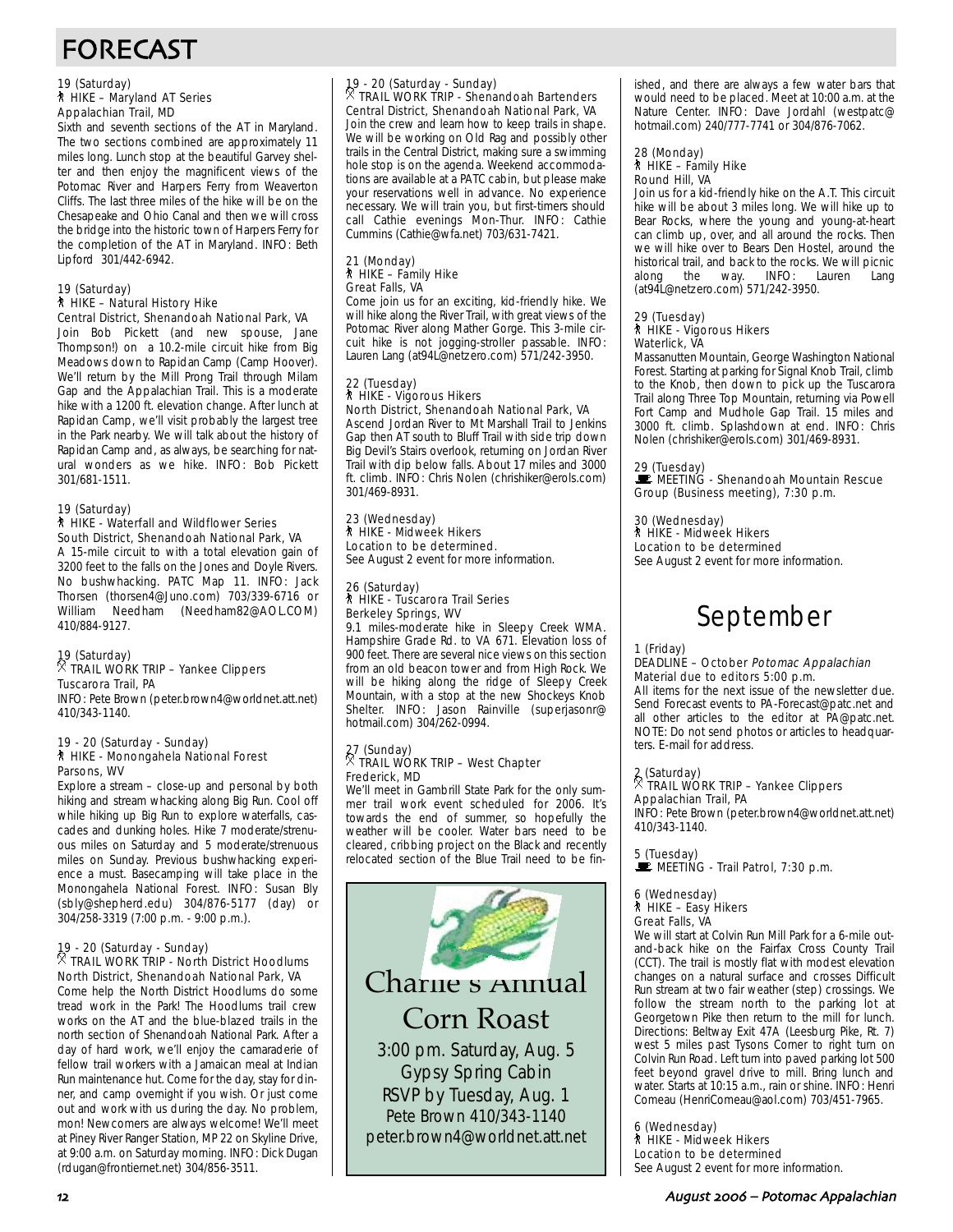# **FORECAS**

6 (Wednesday)<br>■ MEETING - New Members (PATC), 7:30 p.m.

### 9 (Saturday) ` HIKE – Long Distance

South District, Shenandoah National Park, VA A 16-mile circuit hike ascending from the eastern side of the Blue Ridge Mountains up the Moorman River Trail to the Appalachian Trail. There are many stream crossings. Total elevation gain 3000 feet. Return via the Turk Mountain Cutoff Trail. Moderate pace including stops for flora, fauna, fungi and other nature objects of interest. Inexperienced hikers contact leader if details needed. INFO: William Needham (Needham82@aol.com) 410-884-9127.

# 9 (Saturday) ` HIKE – North Chapter Mapleton Depot, PA

Pa. Rte. 655 to Mapleton Depot Rte. 22, 9.7 miles. INFO: Christopher Firme (bncfirme@innernet.net) 717/794-2855 after 6:00 p.m.

# 9 (Saturday) . TRAIL WORK TRIP - Rock Creek Park Washington, DC

8:15 a.m. – Noon. Whittier and/or Holly Trail. Help us slow the erosion of these trails. Meet at the Rock Creek Nature Center located south of the Military Road NW park entrance. Rain or shine. INFO: Alex Sanders (wdctrails@yahoo.com) 703/465-8140 or Ranger Ken Ferebee 202/895-6221.

### 9 (Saturday) . TRAIL WORK TRIP – South Mountaineers Appalachian Trail, MD

INFO: Nancy Hammond (mdtrail@yahoo.com) 301/739-0442.

# 9 – 10 (Saturday – Sunday) . TRAIL WORK TRIP – Cadillac Crew Round Hill, VA

Join the Crew for a hopefully cool fall weekend as we work on the AT near the Blackburn Trail Center. Projects include trail clearing and erosion control. As usual, there are a variety of other projects when the Crew visits Blackburn. Community dinner on Saturday night. Overnight at Blackburn Trail Center. INFO: Jon or Katherine Rindt (jkrindt@adelphia.net) 540/635-6351.

12 (Tuesday)<br>■ MEETING - PATC Council, 7:00 p.m.

#### 13 (Wednesday) ` HIKE – Easy Hikers Annandale, VA

The Easy Hikers will hike 4-5 moderate miles around Lake Accotink beginning at Wakefield Park on Braddock Rd. at 10:15 a.m. Bring lunch and water. Directions: Exit the Beltway (I-495) at Braddock Rd. (Exit 54). Go west on Braddock Rd. and turn right at first right turn into Wakefield Park. Meet at first parking lot on the left. INFO: Shirley Rettig (shirley\_ rettig@yahoo.com) 703/836/0147.

13 (Wednesday) ` HIKE - Midweek Hikers Location to be determined See August 2 event for more information.

13 (Wednesday) MEETING - Mountaineering Section, 8:00 p.m.

15 - 17 (Friday - Sunday)<br>■ CABIN WORK TRIP - Argow Cabin South District, Shenandoah National Park, VA Come help restore an old mid-1800's log cabin built by Confederate Soldier James Samuel Eaton. We will be replacing the old floor joists of the cabin



and begin construction of the new privy. Communal meals for Sat. dinner, Sun. Breakfast and Sun. lunch for a minimal fee. INFO: Jeff Testerman (jtest@ ntelos.net) 434/589-2081.

#### 16 (Saturday) ` HIKE – Waterfall and Wildflower Series Columbia Furnace, VA

A 14-mile circuit on the Falls Ridge, Laurel Spur, Great North Mountain, and Fat Mountain trails on Great North Mountain. Total elevation gain is<br>2,900 feet. PATC Map F. INFO: Jack PATC Map F. INFO: Jack Thorsen (thorsen4@Juno.com) 703/339-6716 or William Needham (Needham82@AOL.COM) 410/884-9127.

# 16 (Saturday) . TRAIL WORK TRIP – Yankee Clippers Tuscarora Trail, PA<br>INFO: Pete

Brown (peter.brown4@ worldnet.att.net) 410/343-1140.

# 17 (Sunday) ` HIKE – Sunday Hikers Washington, DC

And now, for something completely different. The Sunday Hikers will visit Glover-Archibold Park in the District, for a circuit hike of 8.1 miles, including Dumbarton Oaks Park, and Melvin Hazen Park. INFO: Vince Ferrari (vincentferrari@gmail.com) 301/249-2210.

# 17 (Sunday) . TRAIL WORK TRIP – West Chapter Frederick, MD

The first trail work event scheduled for Fall 2006 will take place in Gambrill State Park. The weather will be cooler and the trails will still need maintenance. Continuation of the projects begun August 27; water bar clearing, installation of cribbing to prevent/slow down lateral erosion of certain sections of the Black Trail and Blue Trail (Catoctin Trail). A few water bars may need to be installed at certain sections as well. Meet at 10:00 a.m. at the Nature Center. INFO: Dave Jordahl (westpatc@ hotmail.com) 240/777-7741 or 304/876-7062.

#### 20 (Wednesday) ` HIKE – Easy Hikers Lothian, MD

Meet at 10:15 a.m. to hike 5-6 miles through the Jug Bay Wetlands Sanctuary and adjacent River Farm. Terrain includes some hills, forest, meadow and marsh habitat. Special feature: a half-mile hike through tidal wetlands along the narrow bed of a former RR track, for stunning view of the Patuxent River. More information from: www.jugbay.org. Directions: Take Beltway Exit 11 (Penna. Ave.-Rt. 4) east/south toward Upper Marlboro. Follow Rt. 4 east/south for 10.5 miles to the Plummer Lane exit (this is 3 miles east of Rt. 301 and 1.5 mile east of the Patuxent River). Exit right at Plummer Lane and go 1/2 mile, turning right on Wrighton Rd. Continue on Wrighton for 1/2 mile to Sanctuary entrance on left. Entrance fee \$3 (\$2 for seniors). 25 person limit, reservations required. INFO: Nancie Coan (nanco4000@yahoo.com) 202/338-4580.

20 (Wednesday) ` HIKE - Midweek Hikers Location to be determined See August 2 event for more information.

# 20 (Wednesday)<br>■ MEETING - West Chapter Frederick, MD

The fall meeting of the Chapter will take place at 7:00 a.m. in the Tea Room of Gambrill State Park at the High Knob use area. This will be a joint meeting with the Gambrill State Park Trails Coalition which includes user groups, sponsors, and trail maintainers not directly affiliated with PATC, but with an interest in maintaining and protecting the Park's trail system. INFO: Dave Jordahl (westpatc@ hotmail.com) 240/777-7741 or 304/876-7062.

### 23 (Saturday) ` HIKE – Tuscarora Trail Series Siler, VA

Siler Country Store to VA 689. 7.6 miles-easy hike. Elevation change of 200 feet. This out and back hike will take us through various farms and fields on private lands. There will be a nice view of Cacapon Mountain and Great North Mountain near the campsite at Dresel Wayside. INFO: Jason Rainville (superjasonr@hotmail.com) 304/262-0994.

### 23 (Saturday) . TRAIL WORK TRIP – South Mountaineers Appalachian Trail, MD

INFO: Nancy Hammond (mdtrail@yahoo.com) 301/739-0442.

# 23-24 (Saturday - Sunday)

#### $\nabla$  CLASS - Trail Maintainers Workshop North District, Shenandoah National Park, VA

New and prospective trail overseers: come learn trail maintenance skills from SNP trail professionals and PATC trail crew leaders! The workshop will be held at Mathews Arm Campground. \$20 registration fee. See advertisement elsewhere in the PA. INFO: Dick Dugan (rdugan@frontiernet.net), 304/856-3511.

26 (Tuesday)

**MEETING - Shenandoah Mountain Rescue** Group (Business meeting), 7:30 p.m.

# 27 (Wednesday) ` HIKE – Easy Hikers

Burke, VA

Five level miles around Burke Lake. Meet at 10:15 a.m. From the Beltway, exit west onto Braddock Rd. At your leisure, move into the left-hand lane (excluding left turn lanes) and stay in this lane. In 1.9 mi. from the Beltway, the lane you are in becomes one of a pair of left-turn lanes onto Burke Lake Rd (Rt. 645). Stay with it and make the turn. (Don't worry about the misleading sign before the preceding left.) Go 4.7 mi., then turn left onto Ox Rd. (Rt. 123). In 0.5 mi. (after passing the Golf Center), turn left into Burke Lake Park. Follow signs to the marina. Bring lunch and water. INFO: Sue King 703/356-6659.

27 (Wednesday) ` HIKE - Midweek Hikers Location to be determined See August 2 event for more information.

# 30 (Saturday)<br> $\overline{\mathbb{S}}$  SPECIAL EVENT – Trail Talkers McLean, VA

Come to the Celebrate Virginia event. Virginia-made food and beverages; arts and crafts; entertainment; and door prizes. Check it out at www.mcleancenter.org. We have one volunteer and could use another. INFO: Linda Rudy (lindarudy@att.net) 304/636-8557. ❏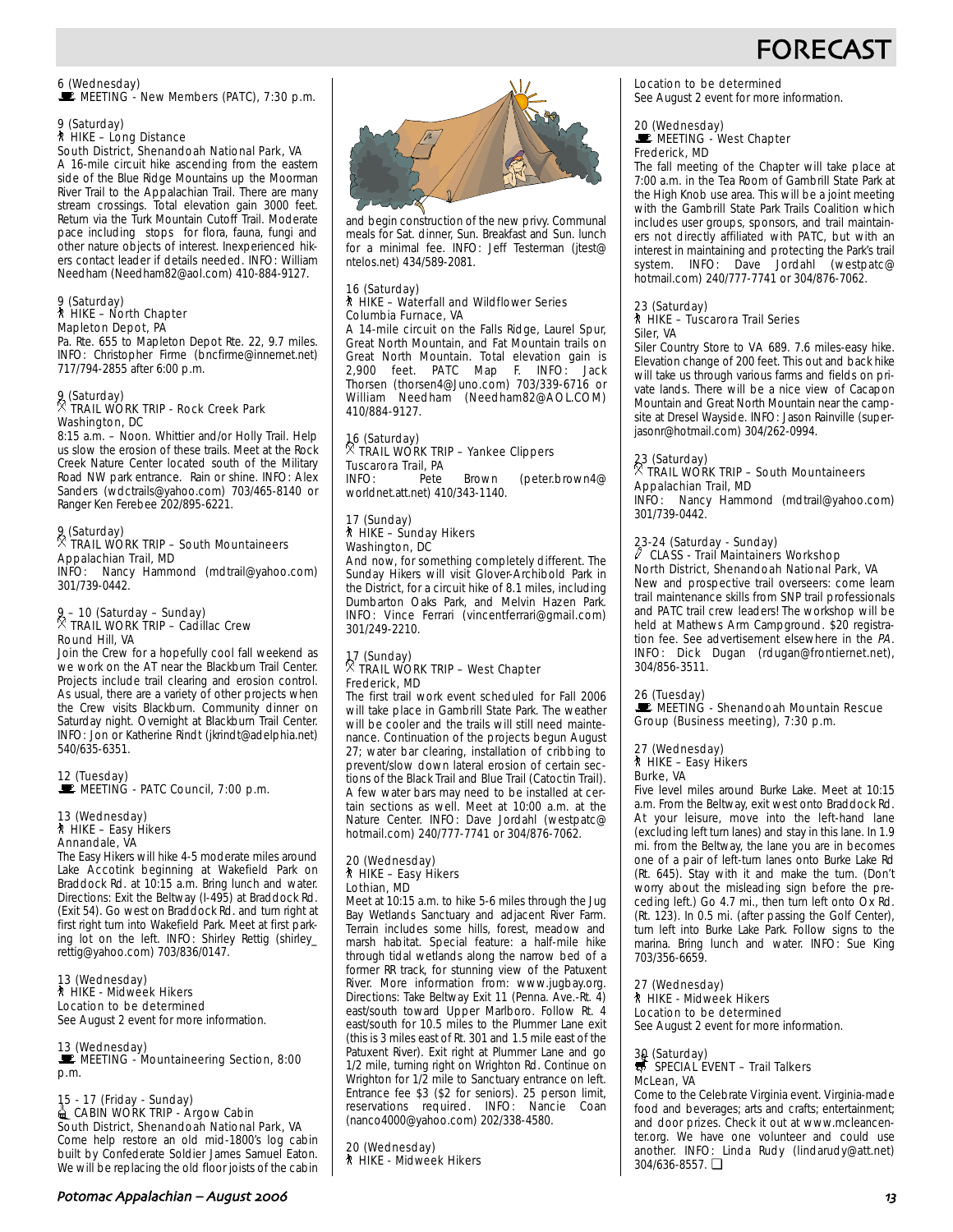# Potomac Appalachian Trail Club - Trail Patrol presents **Backpacking 101**

# *An Introductory Backpacking Course*

A second chance in 2006 to take this popular class. The class provides those persons, 18 years and older, who have moderate or no backpacking experience with the opportunity to expand their enjoyment of the outdoors through the practice of backpacking. The class provides basic instruction in equipment selection and use, information and techniques to enhance safety and comfort, and Leave No Trace methods to protect our fragile backcountry environment. It also provides more experienced backpackers an opportunity to hone or renew their skills and adapt their backpacking techniques to the Leave No Trace wilderness ethic. The students will then use their new skills on an overnight backpacking trip accompanied by experienced backpacking instructors.

### Introduction Night

Sept. 11, (Monday), 7:30 – 9:30 p.m. Headquarters, 118 Park Street, SE, Vienna, Va. Instructional Weekend Sept. 16 - 17, 8:00 a.m. Sat. – 4:00 p.m. Sun. Prince William Forest Park, Triangle, Va. (Sat. overnight car camping in campground encouraged but not required) Overnight Backpacking Trip Oct. 7 - 8, 2006 (Sat. - Sun.), Trip destination and times TBD \$75 PATC Members; \$95 Non-Members For more information, contact John Bridges 703/726-0188, TPBackpack@patc.net

# Potomac Appalachian Trail Club - Trail Patrol presents **Backpacking 202**

# *How to Plan and Enjoy a Backcountry Outing An Intermediate Course Focused On Planning Small Group Trips*

Working in groups of eight or fewer, participants can expand or renew their skills by planning and executing a three-day group backpacking trip. The course covers equipment selection and use, route planning, food planning, safety and comfort in challenging conditions, and Leave No Trace (LNT) principles. Experienced instructors facilitate group planning sessions and accompany the weekend trip.

### Group Planning Sessions

Three Monday nights, 7:30-10:00: Sept. 11, 18, and Oct. 2 Headquarters, 118 Park Street, SE, Vienna, Va.

### Weekend Outing – Location TBD

Three days, two nights: Columbus Day weekend, Oct. 7 - 9 \$40.00 PATC Members; \$55.00 non-members

Pre-registration is required. Applicants must know the basics and have some backpacking experience. To receive a registration form and for all other information, call or e-mail John Bridges: 703/726-0188, TPBackpack@patc.net

# A Note from SNP

Greetings to the AT Hiking Community,

During June, the main wave of north-bound AT-hikers passed through SNP. Here is a summary of north-bound AT hikers who obtained a Backcountry Permit for SNP at Rockfish Gap which includes AT-thruhikers and AT-section-hikers. For the year, there have been about 700 north-bound AT hikers (8 in March, 60 in April, 275 in May and 351 in June). This is about 100 fewer AT hikers (14 percent decrease) than the same period last year. This is about 270 fewer AT hikers than the peak year of AT use in the year 2000.

The condition of the At and AT huts in SNP continue to maintain an excellent reputation among the AT thru-hikers. Our thanks to the PATC volunteers and managers who look after the 100 miles of AT in SNP. A special thanks to Ridge Runner, John Hedrick for his welcoming and helpful presence along the AT. And a special thanks to the park employees at Rockfish Gap ES who welcome the hikers and look after the BC permits at RFES.

### *And another letter:*

I am not sure that there is much relationship between AT hikers and the price of gas. AT thru-hiker numbers have been on gradual decline every year since 2000. But, the good news is that there is a higher percentage of successful hikers each year. ATC has those numbers.

Looking at the park's visitation through May this year, and comparing it to last year: park visitation and backcountry visitor nights are both down by only two percent. That may all change as we get further into the vacation season.

Interesting, PATC cabin use in the park is up seven percent this year compared to last year. I think we will all be curious to see how the price of gas impacts volunteer trail maintainer hours . . . hard to measure. ❏ *—Shawn Green, SNP Park Trails Coordinator*



# Combined Federal Campaign 2006

PATC Agency Number 7956 *Make Your Contribution Count!*

PATC is participating again this year in the Combined Federal Campaign of the National Capital Area. Please consider a donation to PATC. The fund will be active through December. Thank you for your support, and thanks to the members who contributed via the CFC last year.

*It's for a good cause!*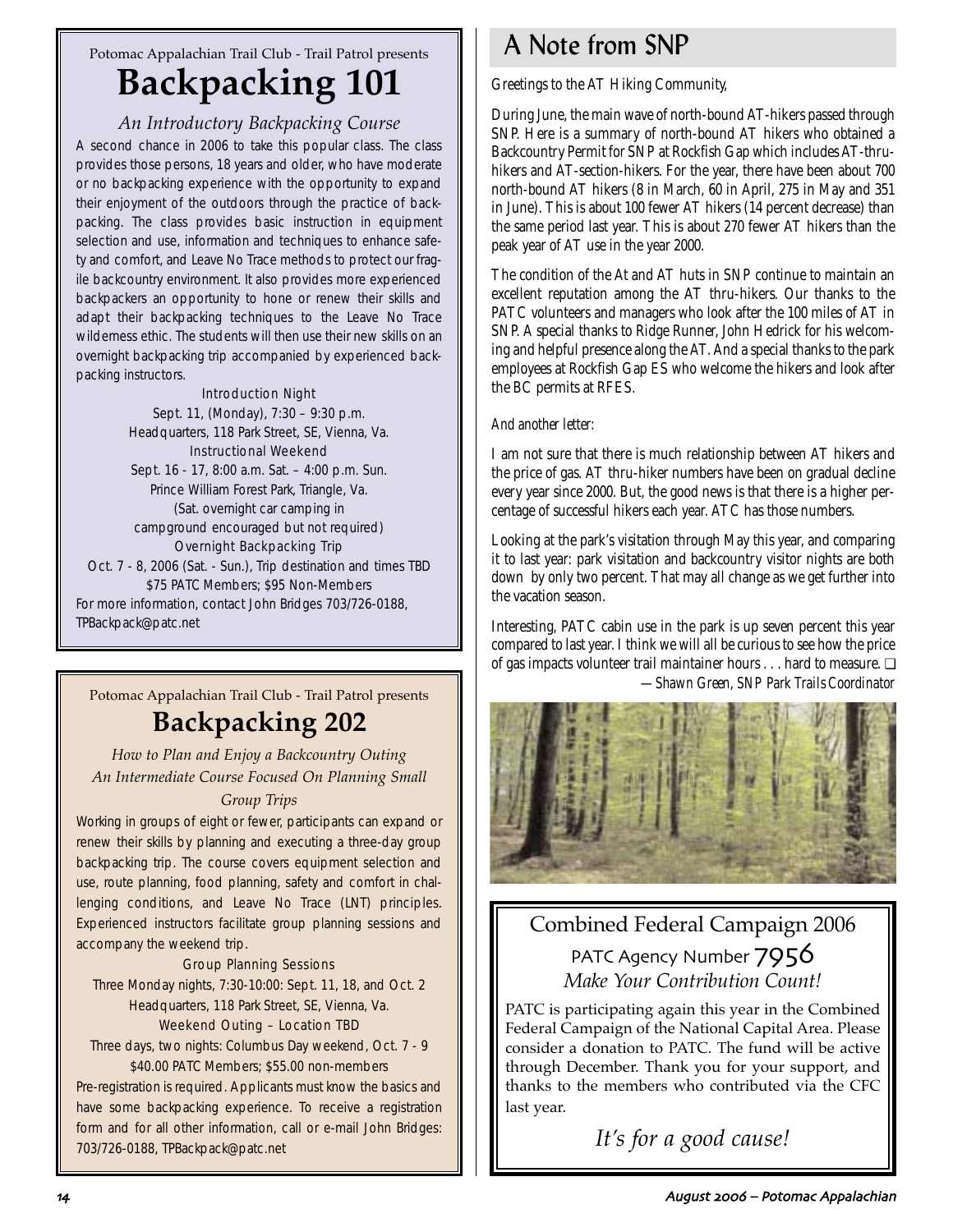# Bob Pickett's Appalachian Nature: Chestnut Blight FOR SALE:<br>
In the turn of the Century, every fourth | strains in America. The virus that interacts

 $A$ t the turn of the Century, every fourth<br> $A$ tree in America's central Appalachian forests was a chestnut. It was the most important hardwood species in the eastern U.S. Wildlife relied on the trees for a steady meal. Oaks dropped plentiful nuts one year and few the next, but chestnuts produced bumper crops every year. People ate the nuts, and they ate what ate the nuts: wild turkey, squirrel, deer, bear. The wood split with a straight grain and worked easily. It resisted weather and rot and so became choice timber for fence posts, railroad ties, shingles, telegraph and telephone poles, cradles, and coffins. A cabin built of chestnut would last. Chestnut bark, rich in tannic acid, was ground to tan leather. And in modern terms, chestnut was a renewable resource: cut a tree in the woods, and others would grow back from the roots.

# **Blight is First Identified**

In 1904, the chestnut blight was identified in the Bronx Zoo. Over the next 40 years this fungal disease (*Cryphonectria parasitica*, formerly *Endothia parasitica*), introduced from the Orient, raced through the eastern hardwood forests killing the estimated 3.5 billion chestnuts trees that existed. In the face of the blight's lethal consequences, thousands of healthy chestnut trees were cut down at the advice of self-serving agents to sell for wood products. What natural blight resistance lurking in the vast gene pool of chestnuts there was may have gone to carry telephone wires.

Such natural resistance was discovered in the Italian forests in the 1950s and has resulted in the natural recovery of the European chestnut species. Researchers found isolated forms of the blight fungus that had reduced virulence. This non-lethal (hypovirulent) form enabled infected trees to cure existing cankers and spread naturally to lethal strains, transferring its genetic material and rendering the virulent form non-lethal.

# **The Answer Might Be Right in our Backyard**

Since 1976, hypovirulent strains have been found to occur naturally in isolated spots in Michigan, Tennessee, and Virginia. However, getting the hypovirulent strains to spread naturally in the eastern U.S. has not been successful. In the past 90-some years the fungus has evolved over 100 different

strains in America. The virus that interacts with one strain of the blight will not interact with another. Thus, the key is to find the fungal equivalent of a skeleton key: one or a few strains of blight that will work with all the different strains.

Different approaches have been used in attempts to develop a blight-resistant American Chestnut for our eastern forests. These approaches include breeding within the species, hybridization with blight-resistant Asian hybrids, and the use of hypovirulent strains of the fungus. Research is now focusing on the recent synthetic creation of the virus responsible for the non-virulent form of fungus; growing the benign fungus in the lab, harvesting the fungal spores, and spraying them on infected trees.

# **Work at a Cure is Ongoing**

The American Chestnut Cooperators' Foundation in Newport, Va., is working on hybridizing within the American Chestnut species only. The American Chestnut Foundation is crossing American and Chinese chestnut tress and then back-crossing. They have created a blight-resistant tree that is 75 percent American. The foundation's goal is to someday produce a 98 percent American, blight-resistant hybrid.

The most thorough research has been conducted by the Connecticut Agricultural Experiment Station in New Haven. Their grounds include probably the finest collection of species and hybrids of chestnut in the world, with hybrids dating back to 1930. To visit their Web site, the easiest way is to go through the links provided by the American Chestnut Foundation, at www.chestnut.acf.org/resources.htm.

# **A Large Genetic Pool May Mean A Come-Back**

Philip Rutter, president of the American Chestnut Foundation, believes that the American Chestnut can be resurrected. Favoring this possibility is the fact that a large genetic pool of chestnuts still exits in some states in a number of island-like groves planted by western-moving settlers. It also survives in the millions of understory shrubs that have sprung up from roots of the chestnut (that are naturally resistant to the blight, but eventually succumb as the fungus enters through openings in the young trees' bark). ❏

# Lambert's Place

55 acres bordering SNP and Tulip Tree Cabin, in secluded mountain hollow. Two acre clearing, part original historic log cabin with spring, running water, electricity, adjoins mountain stream, lots of wildlife. Conservation buyer wanted. One mile from public road, two miles south of US 211, two hours from D.C. area. Call 540/643-7246.

*—Jack Reeder*

# Volunteers Needed: Hot Air Balloon and Wine Festival

PATC will once again have an information booth at the Shenandoah Valley Hot Air Balloon and Wine Festival at Historic Long Branch Farm on Oct. 21 and 22, 2006.

Volunteers are needed to help man the booth, talk about what PATC does, and help sell PATC maps and guides. By volunteering for a two hour shift, you will get a free pass into the festival for yourself and your family/friends for the day. If interested in helping out contact either Lee Sheaffer, (thumpers@visuallink.com) or Pat Fankhauser, (PFankhauser@patc.net). Come join the fun, music, and hot air balloons, and help PATC all at the same time. ❏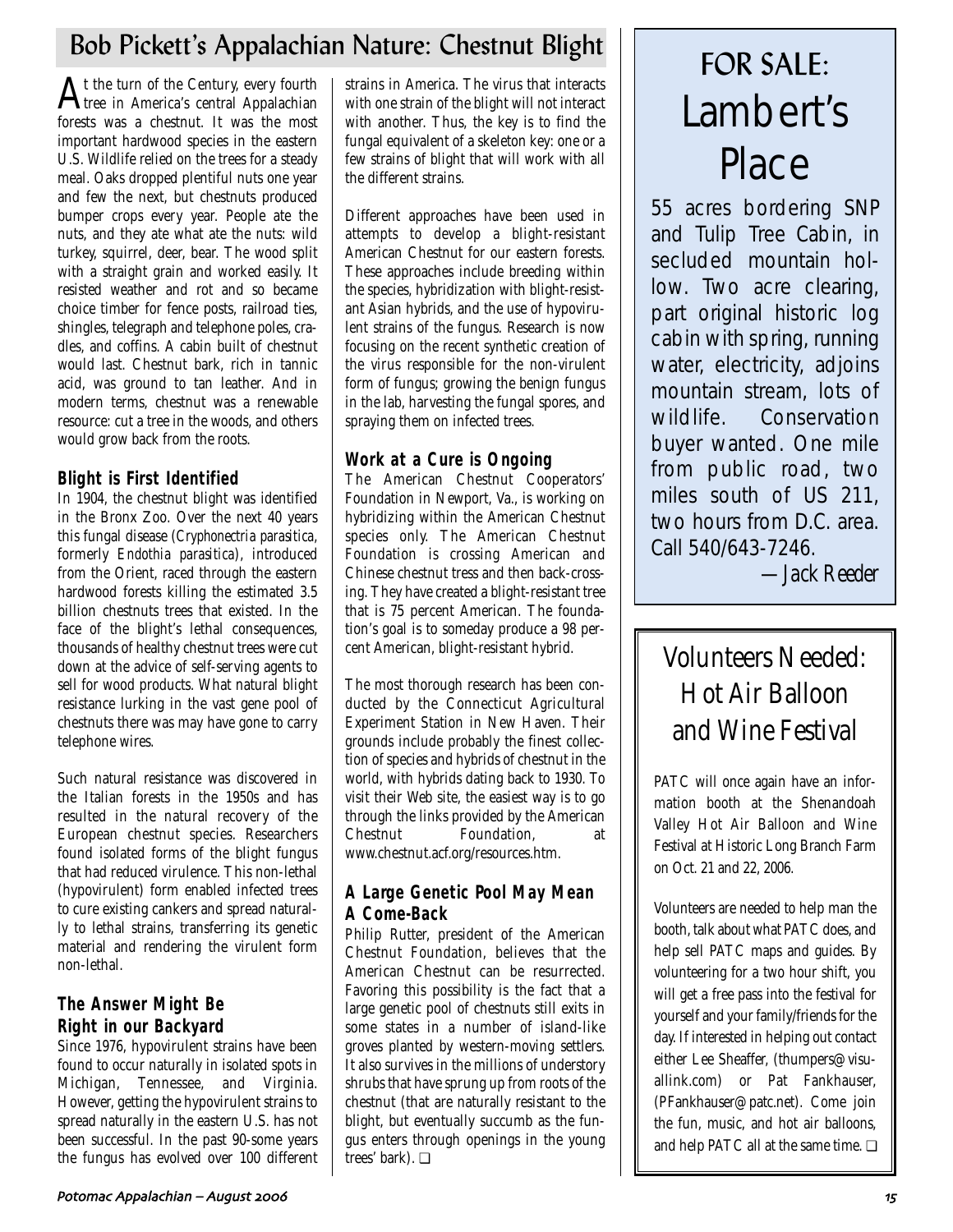# **Trailhead**

In the later part of June, PATC country<br>received pay back for the dry month of May n the later part of June, PATC country and most of June. Over a period of several days, around a foot of rain fell causing problems in those areas prone to flooding. Reports are not in on the trails but you can expect scouring of trails in many sections and even a few washouts. It is always interesting to see how effective waterbars and other erosion control devices faired under heavy rain conditions, or better still, to identify where erosion control is needed.

# **Central District Workshop**

The 7th Annual SNP Central District Overseer Workshop was held on June 3-4. Unseasonably cold temperatures persisted throughout the weekend, but volunteers were spared the torrential rainstorms that had soaked the two previous workshops. Thirty-two volunteers split into three crews, led by C.T. Campbell, Don Harvey, and Shawn Green of the SHEN Trails staff, and Patrick Wilson, Dan Dueweke, and Steve Paull, from the PATC Blue and White Crew. The Harvey-Dueweke team built a timber-framed turnpike on the AT, near Thornton Gap. The Green-Wilson unit tackled tread rehab and erosion control on "the Ridges" (Leading Ridge and Crusher Ridge). Strike Force Campbell-Paull installed numerous stone steps on the upper stretches of the Cedar Run Trail.

Hungry volunteers returned to the Pinnacles Research Station to find the world's biggest pot of beans ready for consumption. The beans were accompanied by burgers and dogs



John Held enjoys drawknife fun during Central District Workshop

on the grill, as well as freshly shucked delicacies from Corn Chef Scott Miller.

The Blue and White Crew also scheduled a festive "Vegetation Gala" in mid-June. Twelve hungry Stihl trimmers, steered by husky, no-nonsense operators, and accompanied by lopper/porter specialists, attacked various AT sections in the Central District of SNP. Many thanks to Ridgerunner John Hedrick for his trail reports, which allowed the crew to prioritize its efforts, and beat the encroaching wilderness into submission. Following urashiol-removal rinses, the crew headed



Central District Workshop Class of '06.

to the Blue Rock Inn for supper on the patio. "Son of Vegetation Gala" is scheduled for mid-August. All SNP Central District AT overseers (and everyone else) is invited to attend.

# **New Trail Opens Along Potomac River**

On June 3, National Trails Day was celebrated with the grand opening of a new segment of the Potomac Heritage National Scenic Trail at the new Elizabeth Mills Riverfront Park (Landsdowne development) near Leesburg, Va. PATC joined the Sierra Club, American Hiking Society, Piedmont Environmental Council, Potomac Heritage Trail Association, and Potomac Conservancy with a booth exhibiting its trail maintenance mission.

The weather improved throughout the day and a hike was led over the new trail, which will add a new outdoor recreational opportunity for surrounding residents. Many thanks to PATC Treasurer, Ric Francke, and Vice Presidents Lee Scheaffer and Bruce Glendening for carrying the PATC banner in the fastest growing area of the country.

# **From Supervisor of Trails**

To all trail volunteers: Recently we had an instance of a male overseer treating a female ranger in what could be described as a

See Trailhead, page 17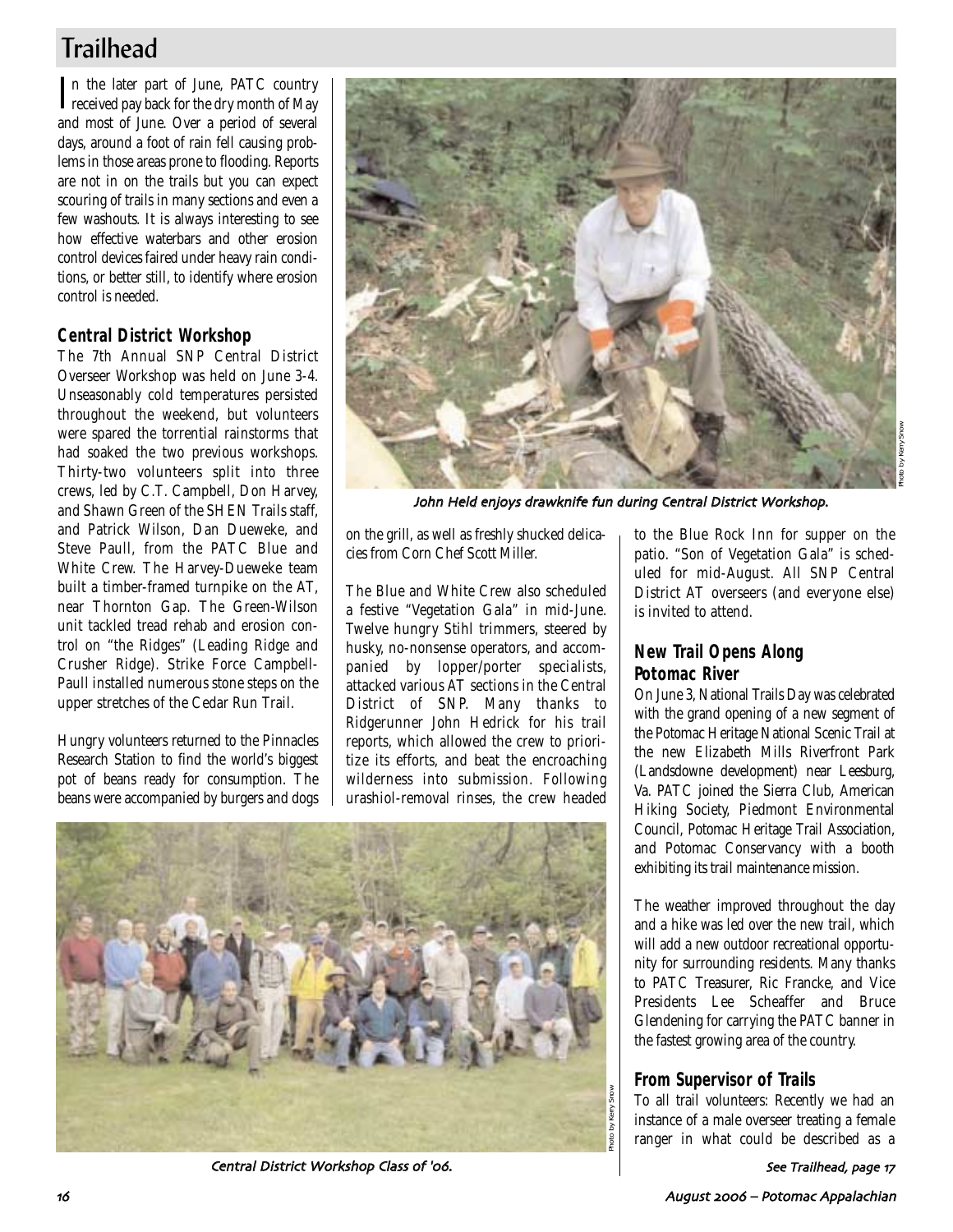### Trailhead, from page 16

"cutesy" manner. The ranger was offended and considered it sexual harassment. The overseer was rebuked by his district manager. He assured the DM it wouldn't happen again. It did happen again. The overseer was dismissed forthwith. Our trail partners are professionals and shall be treated as such. No disrespectful comments will be made particularly by males to females, and no sexual or cutesy speech will be tolerated. What we say is interpreted by others, and we must consider our remarks from the recipient's perspective, not "that is just the way I am." Enough said.

Thanks to all who have and are battling the great plant monsters that have invaded the trails. I have received more complaints about overgrown trails than in previous years. These have been brought to the appropriate DMs attention. Keep up the work to keep trails clear.

### **Hoodlums Active on AT Relo**

For their June work trip, the North District Hoodlums continued working on the 1,700-foot relocation of the AT on Hogback Mountain. Given the rocky conditions of the area, buckets and buckets of dirt had to be imported in order to create and properly grade the new trail section. The project, begun in May, was nearly finished this month, and Project Manager John McCrea was optimistic that the old section will be closed and the new section opened in July when the Hoodlums return. Many AT thru-hikers have passed this relocation and wondered what was going on. A few of them have been given the opportunity to help tamp down the new tread. In traditional fashion, after a hard day of work, the Hoodlums retired to Indian Run Hut for a feast of Mediterranean food and drink.

# **Forest Phil's Waterbars**

Over Memorial Day weekend, the Cadillac Crew did some major rehab work on the section of AT just north of Blackburn at the junction of old Shannondale Road. Phil "Forest Phil" Abruzzese, a long-time crew member and overseer for this section, had tread erosion problems on a long downhill run (typical sunken road problems), so he came up with plans for a major construction project to get the water off the trail. The crew built up a turnpike with soil dug from a lateral drain where the tread had turned into a gully and installed giant rock water bars at both ends. They also installed checkdams and additional waterbars at various places along the section. When he checked after the deluge at the end of June, Forest Phil reported that the results were obvious. He said



Cadillac Crew works on one of Forest Phil's new waterbars.  $\Box$  See Trailhead, page 18



Hoodlums work day on May 20; they groomed half the new trail which should open sometime this summer

there is no way the trail would be faring this well in all the rain we received without all the hard work, and sends his congratulations to the crew for making a huge difference on his section.

As usual, the crew enjoyed their stay at Blackburn. A new crew record may been set on Saturday night feeding some 40 people, including the crew, caretakers, thru-hikers, and section hikers, hamburgers and hot dogs at a build-your-own bar. Thanks go to Chris Brunton and Sandi Marra for supper on Sunday night and to "Hairball" for manning the grill both nights.

# **Busy in Rock Creek Park**

On June 3, nearly 80 volunteers participated in a celebration of National Trails Day in Rock Creek Park. Rather than let them goof off, however, PATC and the NPS put these folks to work. Two-thirds of them gathered into groups to collect rubbish and pull invasives, but the hard-core volunteers hit the trails with Ranger Ken Ferebee, Overseer John Hampton and Overseer Donald Titus. These folks cleaned and graded waterbars, installed steps and cleared a section of the Western Ridge Trail of debris. Many thanks go to REI for sponsoring the day's activities and bringing out so many helping hands.

Two weeks later, the Rock Creek crew reassembled to renew its trail rehabilitation efforts. Its task was to initiate a major rebuilding of the deteriorating Whitehaven Trail, a connecting path between Rock Creek Park and Glover Archbold. The slim corridor of trees and weeds that is Whitehaven has been severely eroded by street runoff, and the trail has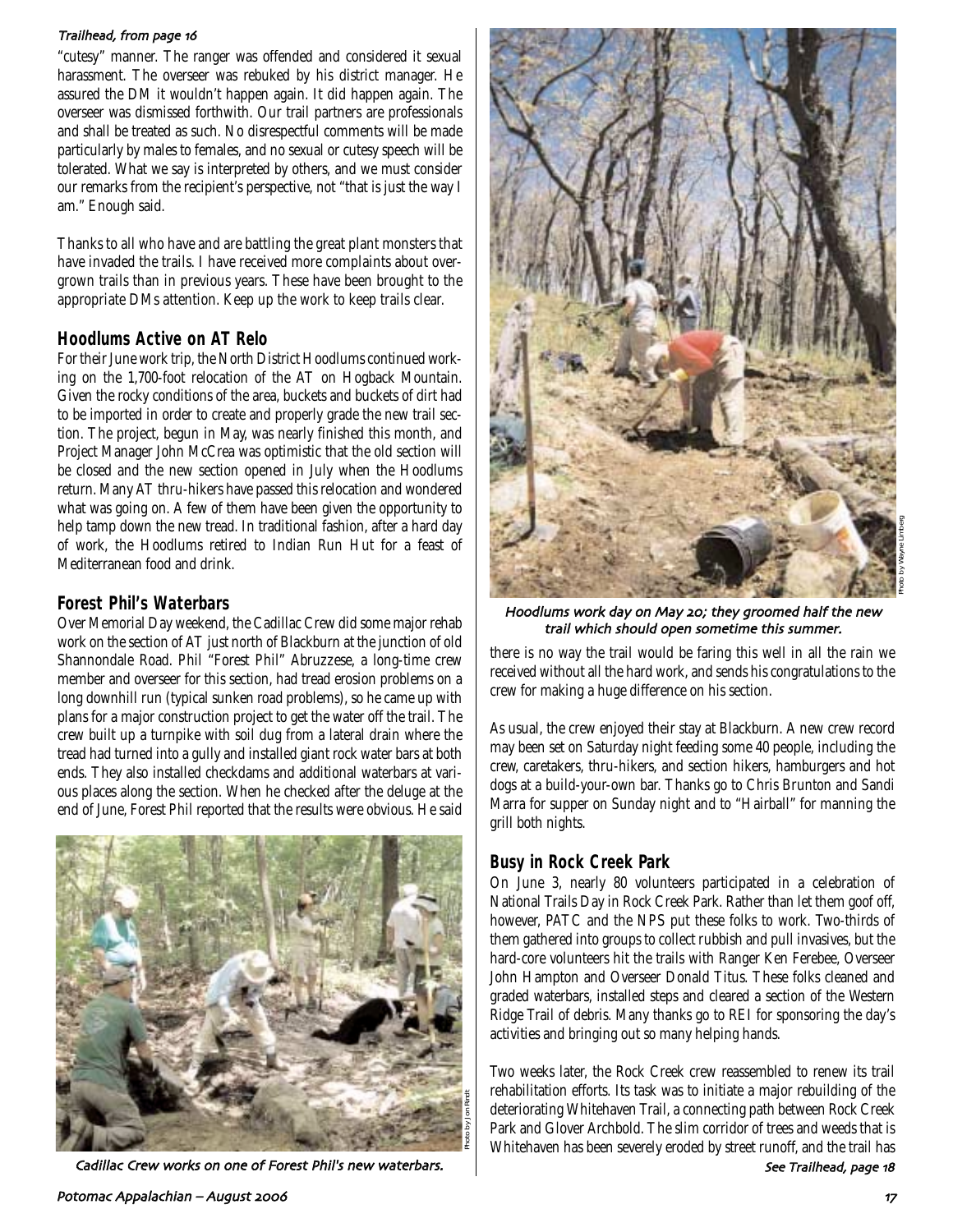### Trailhead, from page 17

not escaped these ravages. On the first of several trips, the crew installed waterbars and checkdams and laid down new fill to raise the tread. Nearly 30 people contributed their time and energy, including several high school students. Please consider joining us for a few hours on a Saturday morning and help us maintain the trails that you enjoy.

# **GET Project Update**

Field surveys are nearing conclusion on PATC's efforts to link the Tuscarora Trail to the Allegheny Trail further south as part of the Great Eastern Trail (GET) project. (For more information about this project see "Tom's Trail Talk," page 3, July 2006 *Potomac Appalachian*). For more information see the Web pages at GreatEasternTrail.org and TT-Link-ALT.net.

Most of the route is already in place, but some new construction will be required north of Harrisonburg and just west of US 220 further south. Environmental reviews and possibly even public hearings may be needed to obtain U.S. Forest Service approval before crew work can be scheduled. Let PATC president Tom Johnson know if you are interested in getting involved!

Please send any interesting tale, technical advice, individual or group accomplishments, and trail maintenance questions to Trailhead, c/o Jon Rindt, 621 Skyline Forest Drive, Front Royal, VA 22630 or to jkrindt@adelphia.net. ❏



Eagle Scout Joshua Zilke from Winchester Troop 21 led construction of this bridge for the Tuscarora Trail located about a mile south of Gore



Central District Workshop - Crusher Ridge waterbar or Jimmy Hoffa excavation site?



Central District Workshop Team Dueweke completes Turnpike trail construction

# POTOMAC APPALACHIAN

(UPS-440-280) ©2006, Potomac Appalachian Trail Club, Inc.

Published monthly by the Potomac Appalachian Trail Club, 118 Park Street, S.E., Vienna, VA 22180.

Periodical class postage paid at Vienna, VA. Postmaster: send address changes to: Potomac Appalachian Trail Club, 118 Park Street, S.E., Vienna, VA 22180

Subscription: (Free with PATC membership) \$6.00 annually; \$.70 single copies.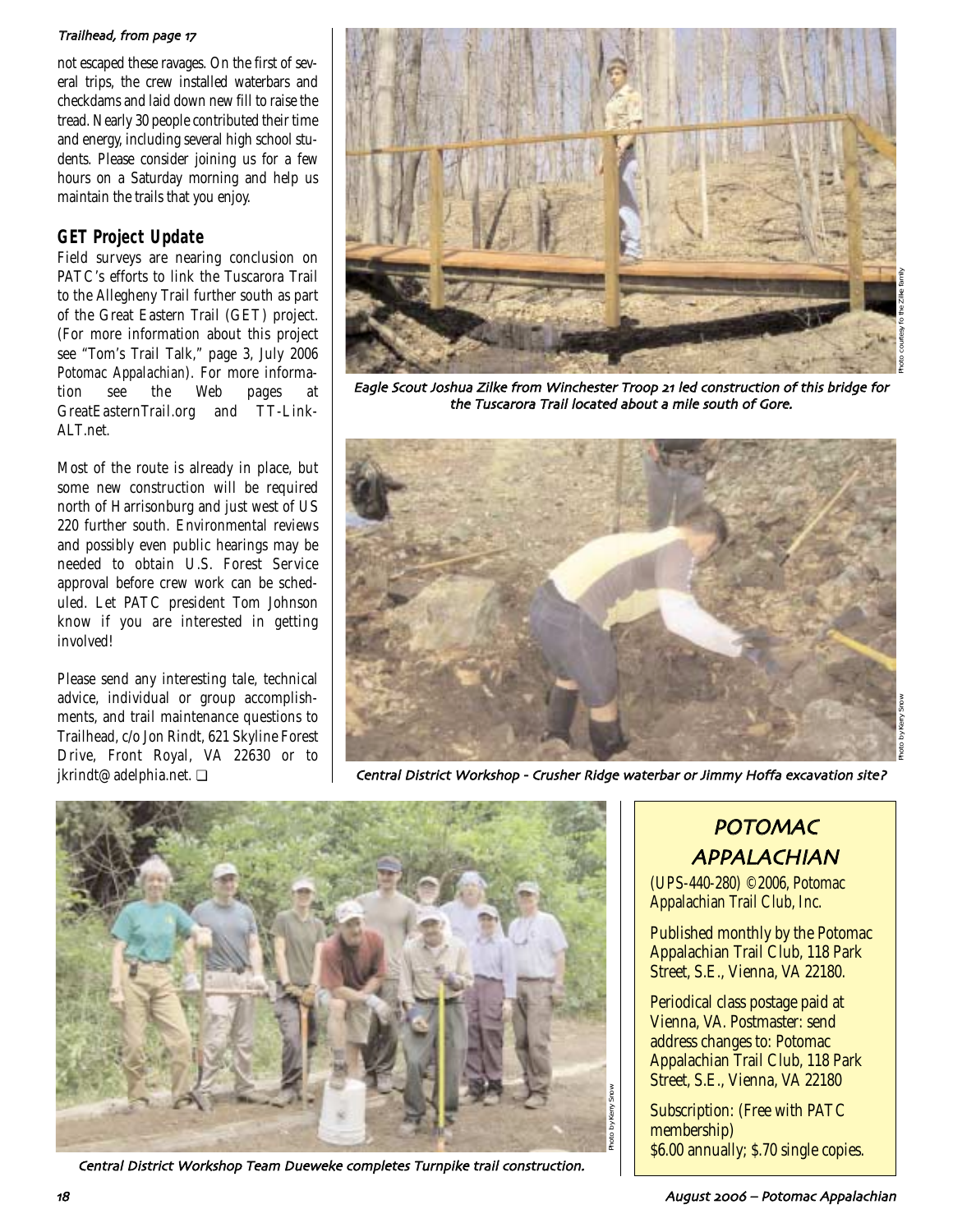# VOLUNTEER OPPORTUNITIES

# Wanted — Paid IT Network Administrator/Maintenance

PATC needs an IT company or individual to monitor PATC's IT network (eight workstations and one server located at headquarters). Duties include: Responding to network problems as they arise; keeping network "in tune" — e-mail spam sometimes clogs PATC's system; insure anti-virus protection and Microsoft patches are up to date. Many service aspects can be handled by the IT Administrator remotely. Payment terms negotiable. Contact Steve Sharp at SteveITPlanning@comcast.net. ❏

# Be a giver, not a taker!

Volunteer programmers needed to design and build Web applications. Willing to donate time writing PHP, Perl, SQL, and Java code? Current projects are: 1.) expanding Web-based cabin reservations and 2.) creating Web interfaces for internal databases. Interested? E-mail Matt Novinger at mnovinger@patc.net

# We're Looking for a Few Good Volunteers!

Would you be interested in helping to restore an important part of PATC's history? Well, if you are, we need you! Back in 1940 and 1941, the Civilian Conservation Corps and PATC built the Rocky Run Shelter along the AT near Lambs Knoll in central Maryland. This classic shelter, which has served hikers for more than 60 years, has suffered from the ravages of time. Faced with a decision of whether or not to replace the shelter, PATC and its AT management partners decided to restore the old shelter as well as construct a new shelter nearby to handle the increased volume of hikers. Restoration work should commence in late summer or early fall. We have already recruited a small but enthusiastic crew to restore the old shelter. Would you like to join them? If so, please contact President Tom Johnson at president@patc.net.

SEEKING HIKING OR WALKING PARTNER for Fairfax, Fauquier, or Rappahannock Counties and anyone who would like to donate a walking or hiking staff or stick. Dona Lynette Stewart, 703/691-1387 home, 703/570-5551 cell.

CABIN RESERVATION VOLUNTEERS NEEDED! We need help on the cabin reservations desk on weekday evenings and Thursday and Friday during the daytime. If you think you're the person to help us out please call, or just come on by Headquarters or call Pat Fankhauser 703/242-0693, Ext. 17, Tuesday through Friday 9:00 a.m. to 7:00 p.m. Make a difference, call today. Earn your volunteer qualification of being able to rent a cabin earlier than the public. It's a real handy benefit to have in the spring and fall.



Notices are published free of charge for PATC members only. PATC cannot vouch for any of the advertised items. No commercial advertisement or personal notices unrelated to hiking will be accepted. Deadline for inclusion is the first day of the month preceding issuance of the newsletter. Notices will be run for three months, at the discretion of the editor, unless we are otherwise advised. ❏

FOUND CONTACT LENSES, Pair of contact lenses in a black and white case at Conley Cabin on Saturday, April 8. Contact Hugh Robinson 703/525-8726

FOR SALE: Cleaning out the gear closet! Lowe Alpine Cornice 40 pack (\$40 OBO), LL Bean pack large day pack (\$40 OBO), backpacking espresso maker (\$10 OBO), 2 MSR Dromedary bags (\$15 for both OBO). For more information contact: Ben Fernandez (3\_ferns@adelphia.net).

# HIKING PARTNERSHIPS CAMPING EXPEDITION PARTNER

Six weeks in summer 2006 to western National Parks. Leisurely day hikes to alpine areas from pickup truck camper. Esthetics, not record-setting. Share expenses. (In 2005, six weeks, seven Natl. Parks, 9,000 miles, total cost for two people – not each, was \$2,100.) Contact: Grant Olson, Waynesboro, Pa. (owlie1@pa.net) 717/765-4228.